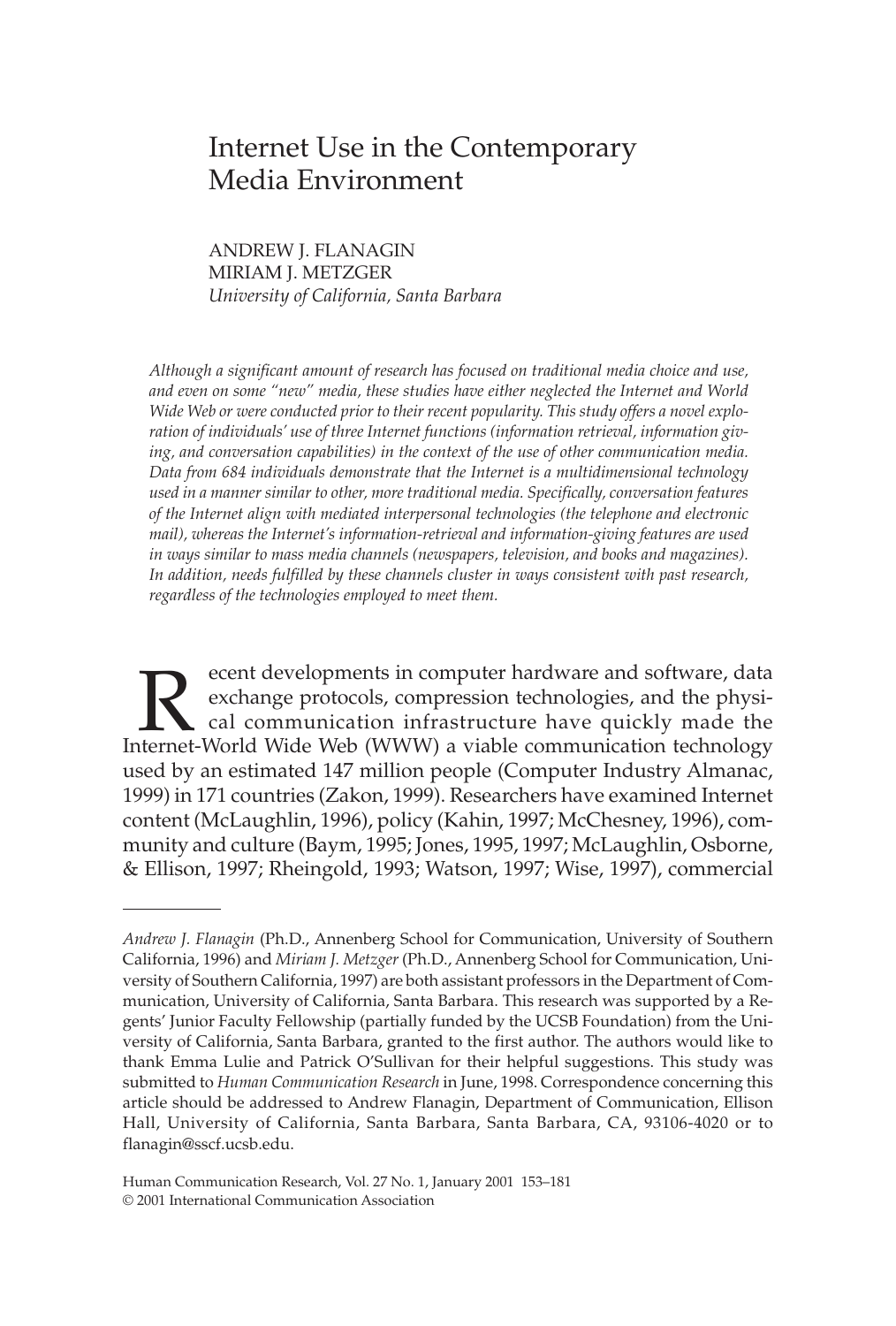development (Donnelly, 1996; Ho, 1997; Hoffman, Novak, & Chatterjee, 1996; Spar & Bussgang, 1996), communication structure (Jackson, 1997), and user interaction patterns and norms (Garton, Haythornthwaite, & Wellman, 1997; McLaughlin, Osborne, & Smith, 1995). Although these accounts provide a detailed view of the Internet's form and functions, they rely largely on qualitative or anecdotal descriptions of Internet use. Little empirical research has systematically examined users' behaviors or their views on why they have adopted the Internet and how they use it (for an exception see Parks & Floyd, 1996). To a degree, this is not surprising given the fast pace of technological development. This rate of change, however, only underscores the importance of a rigorous examination of new communication technologies' development, use, and social effects.

A related gap in our knowledge is individuals' reasons for choosing to use the Internet, *in conjunction with other communication technologies*. Although people have many options when selecting communications media, only a small portion of media choice explanations considers the *range* of media options users have available to them at any particular time. The uses and gratifications approach to the study of media use offers some insight into the reasons that people choose a specific medium over alternative channels of communication. However, this insight is limited by the fact that studies comparing gratifications across a variety of communications media are somewhat rare. Elliot and Quattlebaum's (1979) claim that "most gratifications research has focused on specific media content or on the more general uses of a specific medium" is still true today (p. 61).

Studies that have considered people's uses of communications media within a multiple-medium environment find that different media may be used to fulfill different needs (Adoni, 1979; Cutler & Danowski, 1980; Danowski & Cutler, 1978; Dobos, 1992; Elliot & Quattlebaum, 1979; Katz, Gurevitch, & Haas, 1973; Kippax & Murray, 1980; Lichtenstein & Rosenfeld, 1983, 1984; Lometti, Reeves, & Bybee, 1977; Perse & Courtright, 1993; Weaver, Wilhoit, & deBock, 1980).<sup>1</sup> Despite these studies, however, we do not yet have a thorough understanding of individuals' motivations for media use in view of their many options in today's complex media environment. This observation, coupled with the rapid development of and sparse research on the Internet as a communication and information tool, suggests that many questions about individuals' media choice and use remain unanswered.

A central concern is the ways in which communication technologies are actually used and the individual needs they fulfill, in view of the many functions that communication media perform. In this regard, the networked computer is especially interesting (see Postmes, Spears, & Lea, 1998). Whereas most "traditional" communication technologies were developed with a single function in mind (e.g., the telephone originally was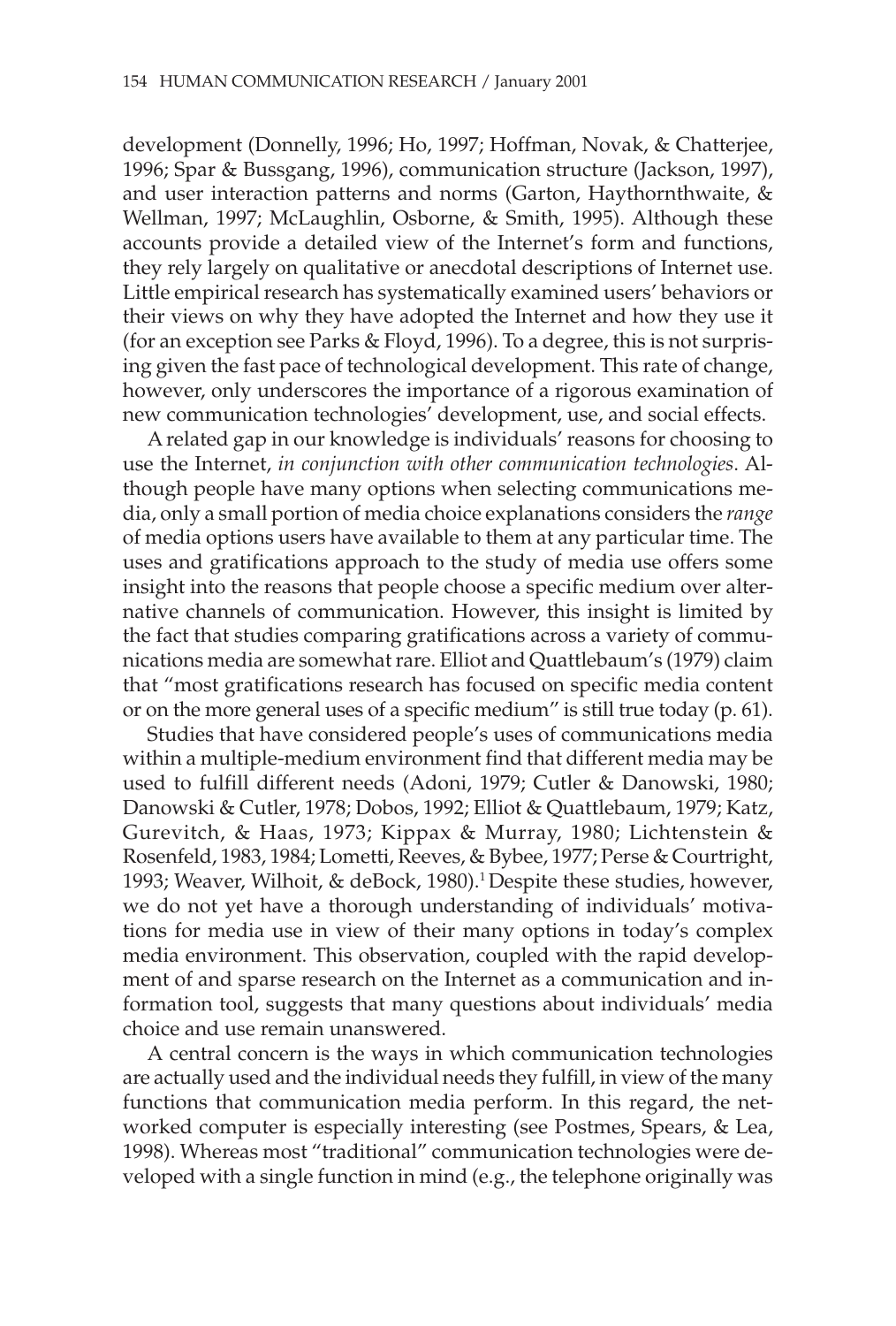designed to transmit audio signals person-to-person), the networked computer is capable of many different functions: person-to-person communication (e.g., electronic mail), group communication (e.g., "chat" groups), or mass communication (e.g., online newspapers), to name only a few. The many capabilities of computer communication via the Internet suggest shifts in the technologies that separately or in combination might satisfy individuals' needs. In addition, the nature of the needs that people fulfill through media use may evolve as a consequence of the changing functions of communications media.

This research examines issues raised by the introduction of new communications technologies. By exploring individuals' Internet use in the context of their use of other communications media, and by considering the myriad of potential needs that might be satisfied by media use, this study seeks to paint a more complete portrait of the contemporary media environment. In order to accomplish this, we first explore how individuals perceive and use the various functions of the Internet in conjunction with other media. Second, we examine the dimensions of individual needs that are fulfilled by various communication technologies. We then discuss the implications of the findings in terms of the contemporary media environment.

#### Internet and World Wide Web Use

In spite of the appropriateness and timeliness of the Internet as a topic of study, we know remarkably little about its selection and use. Although a great deal of empirical research has been done on the selection and use of "new" technologies, these studies preceded or did not include the Internet (Cohen, Levy, & Golden, 1988; Danowski, 1988; Dobos, 1992; Fulk, 1993; Levy, 1980, 1987; Perse & Courtright, 1993; Rice, 1992, 1993; Rice & Danowski, 1993; Rubin & Bantz, 1987, 1988; Rubin & Rubin, 1989; Salvaggio & Bryant, 1988; Schmitz & Fulk, 1991; Walther, 1994; Williams, Phillips, & Lum, 1985; Williams & Rice, 1983). Thus, whereas there is a growing body of research on computer-mediated communication and electronic mail (see Garton & Wellman, 1995), and some literature on the uses and gratifications of several channels considered together, researchers have yet to empirically examine Internet communication simultaneously with other technologies.

In studies that have compared computer communication in conjunction with other media, Rice (1993) included desktop videoconferencing, electronic mail, and voice mail in his list of new technologies, Perse and Dunn (1998) examined computer ownership and connectivity, and Perse and Courtright (1993) examined people's uses of the "computer" generically, without isolating any of its specific functions.2 Perse and Dunn (1998)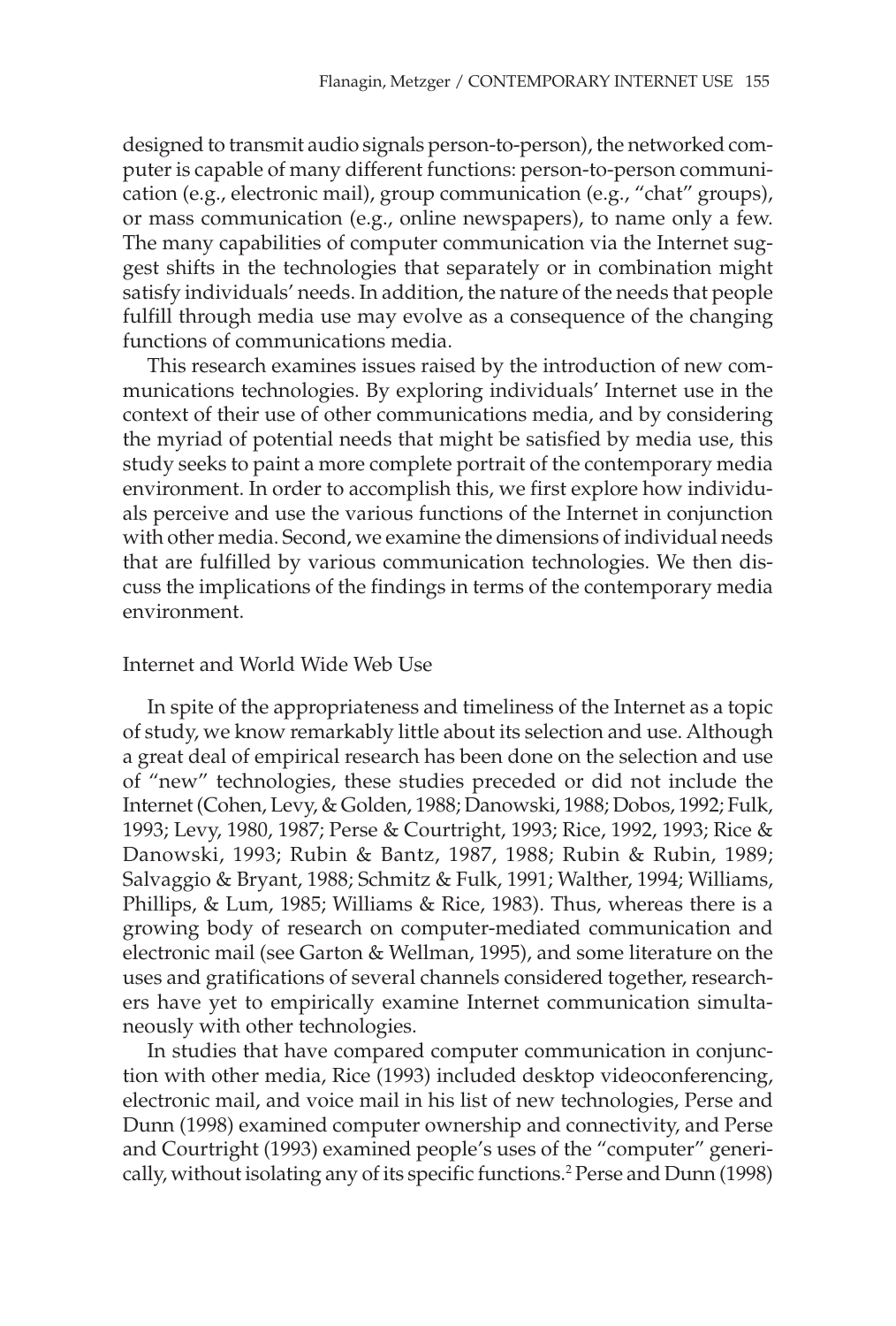found that only 3.3% of their sample had accessed the Internet in the past year from home (in 1994), whereas Perse and Courtright found that the computer was rated low in social presence (see below) and not strong at accommodating socioemotional communication. In part, Perse and Courtright (1993) attributed their findings to the low diffusion of computers and the low adoption of electronic mail and bulletin boards, noting that "the computer's low rating for communication need satisfaction may reflect unfamiliarity and low use of computers for communication" (p. 499).

Although accurate at the time (their data were collected in 1988), this is certainly not the case today. With email and Web access becoming nearly ubiquitous among personal computer users and networked personal computer penetration steadily gaining on other media (Morgan Stanley, 1996), lack of exposure and access are no longer such limiting factors. Similarly, usage data indicate that the number of Internet users is increasing dramatically each year (CommerceNet Research Center, 1998; Pew Research Center, 1999). Thus, it is time to take to action Perse and Courtright's call that "future research should consider whether the almost certain increase in use of [computer] technology for communication will influence the functional image of this medium" (p. 499).

## Functional Images of Communications Media

New communication technologies such as electronic mail and the Internet present novel issues in models of media use, in light of rapid technological advancements (Straubhaar & LaRose, 1996) and somewhat contradictory findings concerning their perception and use. Empirical and anecdotal evidence illustrates sometimes contrasting views on why new technologies are selected, the tasks for which they are best suited, and people's perceptions of these media. Theories of media selection and use can help to explain both the purposes for which new media are being used as well as how they are used in ways similar to other technologies.

# *Media Attributes and Media Selection*

One of the earliest models of media choice proposed that people select communication technologies based on a medium's attributes. The social presence model (Short, Williams, & Christie, 1976) claims that communication media vary in the degree to which they can convey the physical presence of communicators. The model arranges media along a continuum from low (e.g., numeric data) to high social presence (e.g., face-to-face) and contends that individuals will select the medium that they perceive to have the highest social presence.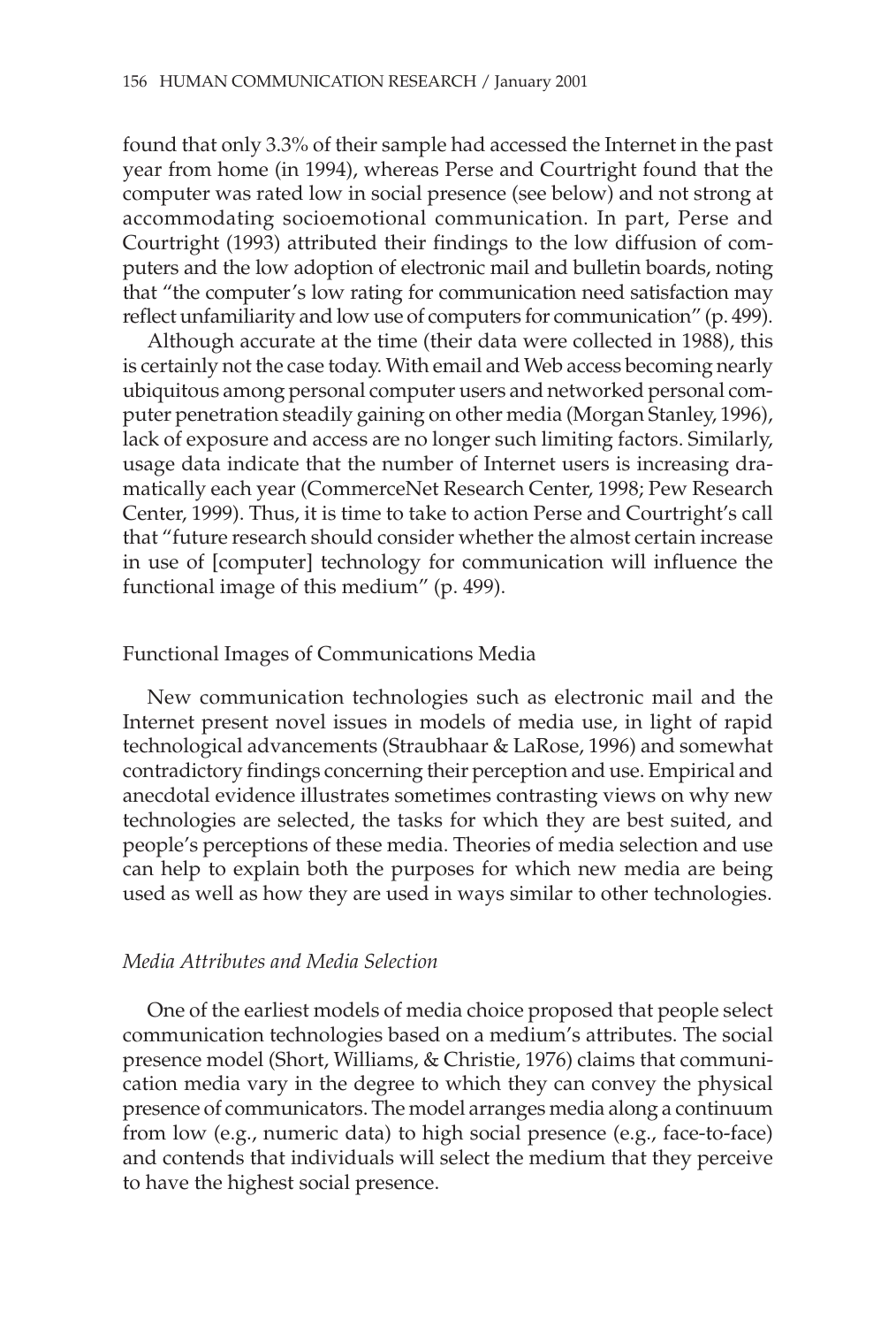Like the social presence model, media richness theory (Daft & Lengel, 1984) proposes that people select communication technologies based largely on the attributes of the medium. The theory posits that media can be arranged on a continuum from "lean" to "rich," based on their speed of feedback, variety of channels, personalness of source, and richness of language used. Media richness theory also considers the context of use by proposing that individuals will seek to match the richness of a communication medium with the complexity of the task for which it is used.

Rice (1993) reported that newer media were rated by users as more appropriate for information exchange tasks requiring low social presence. Similarly, Perse and Courtright (1993) found new media to be better for task performance and the computer to be rated low in social presence. However, recent accounts suggest that newer media such as electronic mail and other forms of computer-mediated communication are used effectively for socioemotional tasks (Danowski, 1988, 1993; Markus, 1994; Parks & Floyd, 1996; Rheingold, 1993; Rice & Love, 1987; Walther, 1992, 1996). The use of "lean" media for "rich" tasks calls into question media choice models based primarily on users' rational assessments of media attributes.

Current evidence suggests that this discrepancy may be due to shifting norms and understandings of new media. Danowski (1988, 1993) proposed that media such as electronic mail are actually rich media, not lean, because they stimulate discussion and interpretation of meanings more than do other media. Fulk and Boyd (1991) note that research on media richness is more supportive of the media continuum as applied to traditional rather than new media. Markus (1994) echoes this position in her finding that media richness theory is fairly well able to predict perceptions and use of older communication technologies but that newer media behave less reliably. She attributes this to the "shared cultural norms" surrounding these well-established traditional technologies that are absent in the use of newer ones (p. 523).

These views suggest that examination of media characteristics independent of the broader communication contexts in which they are used may not be an effective strategy. Thus, although social presence and media richness models emphasize users' consideration of media attributes, recent evidence suggests that shared perceptions and collective experiences with technologies are important in the assessment and selection of media as well.

## *Individual and Social Needs and Media Selection*

Recent models of media selection and use suggest that it is not primarily the attributes of media that determine use, but rather such factors as assessments of needs fulfillment, appropriateness, social norms, and peer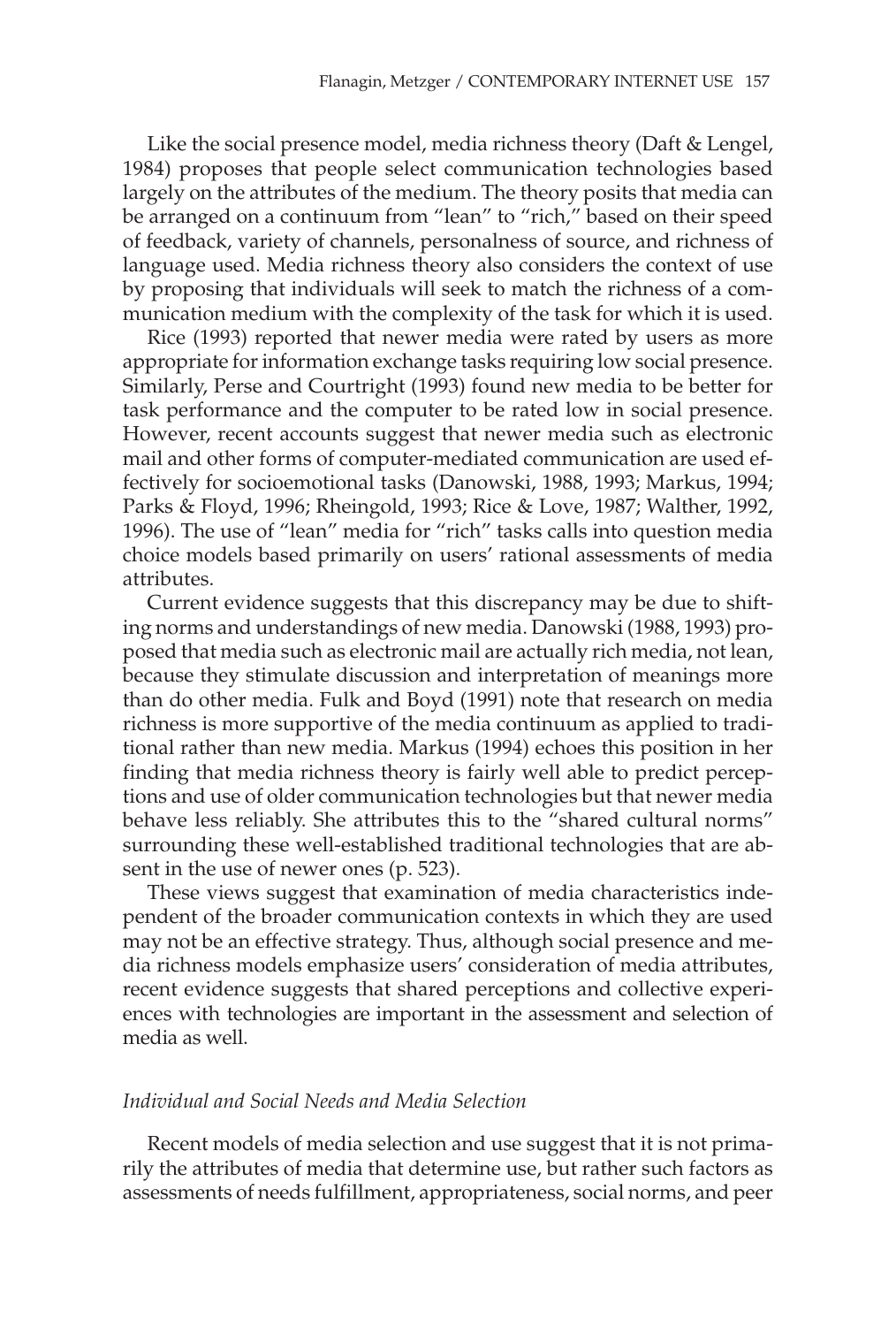evaluations of media. Both the social influence (Fulk, Schmitz, & Steinfield, 1990) and the uses and gratifications models of media choice and use (Blumler & McQuail, 1969; Katz, Blumler, & Gurevitch, 1974; Katz et al., 1973) illustrate this. The social influence model recognizes that media perceptions are subjective and socially constructed. Influences can come from others, through vicarious learning, and from situational factors such as individual differences or those factors that facilitate (e.g., training, support) or constrain media use (e.g., geographic barriers and time constraints).

In tests of the social influence model, Schmitz and Fulk (1991) found that technology use was influenced by close co-workers and by one's immediate supervisor. Fulk (1993) found that the social influence of one's group predicted individual attitudes toward and use of technologies more strongly when group attraction is high than when it is low. Rice and Aydin (1991) found that above the traditional influences of system use and membership in occupational categories, social information processing influenced individual attitudes concerning technologies. Thus, contrary to models of media selection that propose that individuals choose media based largely on the features or attributes of the technologies, the social influence model portrays users as active processors of subjective and contextual information.

Consistent with social influence models, the uses and gratifications (U&G) perspective views individuals as purposive and active, specifying that people select media based on needs. Although a vast inventory of needs has been examined, people seem to use various media for such core motivations as getting information, being entertained, interacting with others socially, and gaining insight into one's personal identity (Ang, 1995). Using value-expectancy theory, the U&G perspective proposes that individuals choose to use media based on their beliefs and feelings about how well doing so will satisfy their needs (Palmgreen, 1984).

Morris and Ogan (1996) argue that the U&G perspective may be useful to begin the scholarly inquiry into Internet communication. Similarly, Rafaeli (1986) discusses how U&G is important for exploring electronic communication because of its "comprehensiveness," or its ability to examine the multiple uses to which various technologies might simultaneously be put. Surprisingly, relatively little U&G research has addressed the issue of new communication technologies, yet "it is a crucial one if we are to gain a better insight into the uses people have for . . . new communication systems" (Palmgreen, 1984, p. 49).

#### *Functional Images*

Following Lichtenstein and Rosenfeld (1983, 1984), Perse and Courtright (1993) claim that "normative images" of communication media, or the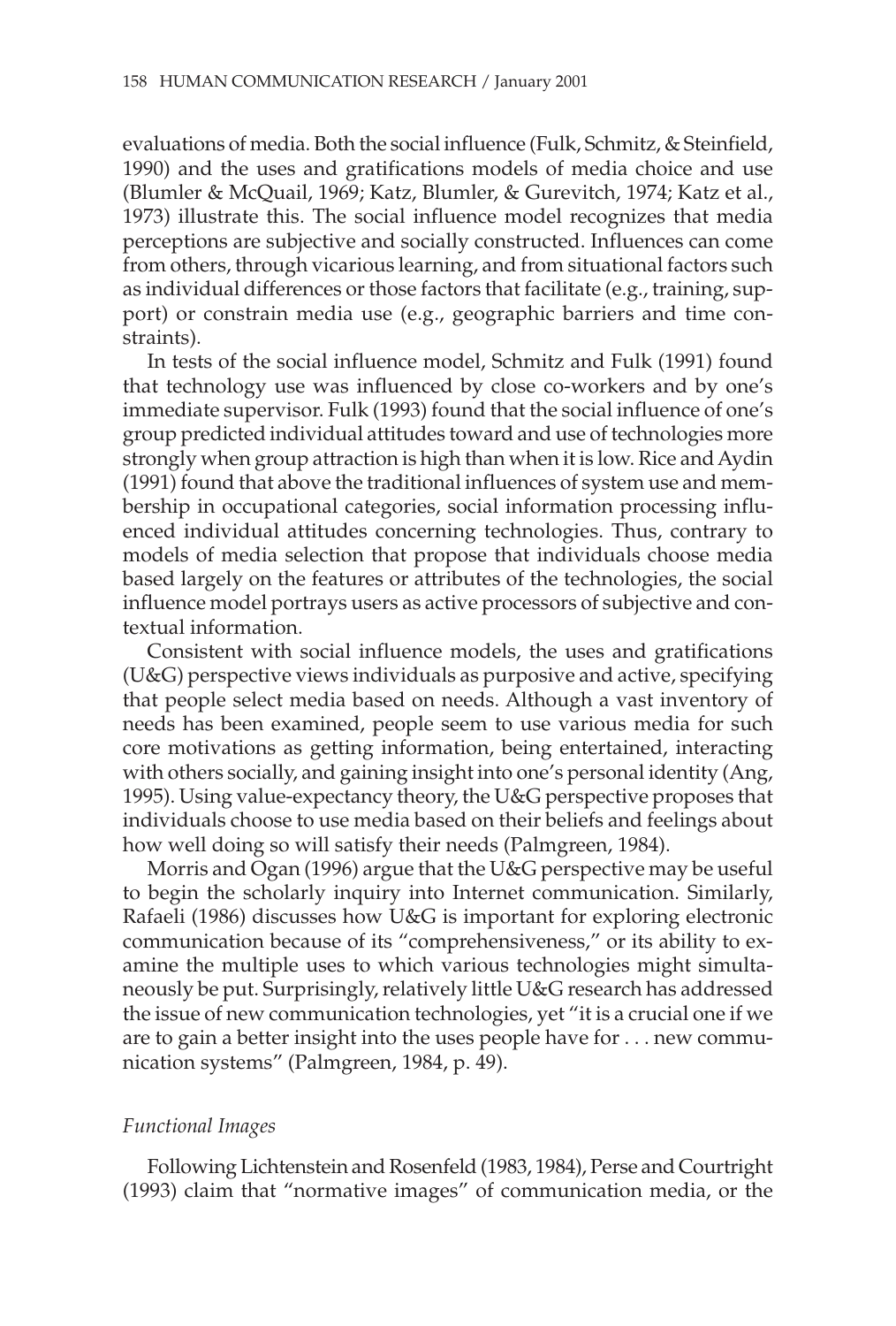"widely shared perceptions about a medium's typical usage," affect individuals' uses of those media (p. 486). Because new technologies are especially prone to appropriation and redefinition by users (Feenberg, 1992, 1995; Poole & DeSanctis, 1990), the normative images of relatively new, widely used, and rapidly changing technologies are evolving quickly, resulting in ambiguity surrounding the choice and use of new technologies.

Combining the various explanations of media choice and use, it is proposed that *functional images* of media distinguish communication technologies according to their most salient features and uses (i.e., functions). The functional image of a medium is based on collectively held notions of how the medium is used that are formed through its long-term use. A medium's functional image is composed of both its "functional alternatives" (media that satisfy similar needs) and its "normative image" (widely shared perceptions of a medium's usage) (see Lichtenstein & Rosenfeld, 1983, 1984; Perse & Courtright, 1993; Rubin & Rubin, 1985). Consequently, functional images can be understood through an examination of (a) which technologies users associate closely with one another and (b) the purposes for which a medium is used (the needs it fulfills). Given recent and widespread changes to the communication technology landscape, coupled with the complex interdependence of communication technologies on each other, reevaluation of the functional images of media is a timely pursuit. Thus, the following research questions are proposed:

- RQ1**:** Which communication technologies are being used similarly (i.e., what groups of technologies exist)?
- RQ2**:** Which groups of technologies are most useful for satisfying specific individual needs?

Motivations for Communication Technology Use

As the media used to address individual needs change, so too do people's perceptions of those needs. Evidence for this comes from research which finds that the introduction of new communication technologies leads to a functional reorganization of media gratifications (Elliot & Quattlebaum, 1979; Morris & Ogan, 1996; Williams et al., 1985). With the shift toward networked computers capable of point-to-point communication and information transfer in the 1990s, individuals' access to others with whom they can communicate has undergone a fundamental shift (Malone & Rockart, 1991). The evolution of computers from machines used predominantly for the execution of work tasks to machines often used to play games, communicate with loved ones, read a newspaper, or plan a vacation, for example, may mark shifts in perceptions of need satisfaction. In such instances, information seeking and entertainment needs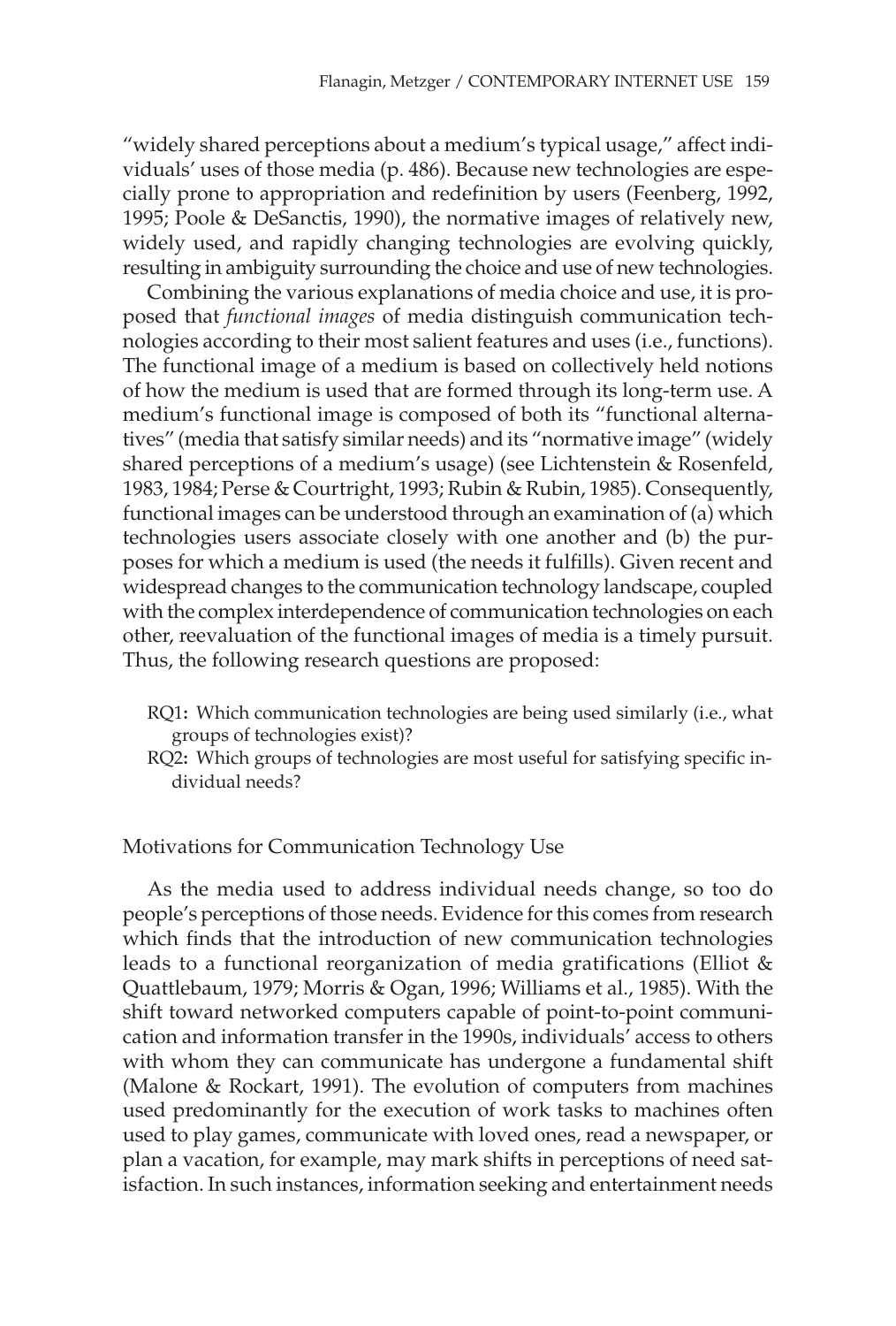may become blurred, at least as achieved through the computer. With the convergence in media technologies may come a convergence in the needs that they fulfill.

Past research in mass and organizational communication has tended to separate needs or tasks along relatively social and instrumental dimensions, generally speaking. Uses and gratifications studies, though quite comprehensive in their conceptualization of individuals' needs that are satisfied via various channels, tend to de-emphasize task-oriented, or instrumental, needs.3 Organizational communication research, alternatively, focuses on the ability of communication technologies to address relatively instrumental needs or ends that occur in the execution of organizational tasks. Given the convergence of work and non-work technologies, and the attendant blurring of home and work roles, a reexamination of social and instrumental needs simultaneously is warranted (Morris & Ogan, 1996). Such an examination serves to assess empirically which needs users perceive to be met by which technologies.

As proposed in research questions 1 and 2, communication technologies may form distinct functional images or groups that may, in turn, vary in the extent to which they are used to fulfill individuals' needs. Conversely, at issue here is the extent to which individual needs might form distinct motivations for media use and the ways in which different communication technologies may be used to fulfill these needs.

- RQ3**:** Which individual needs are perceived to be similar to one another (i.e., what groups of needs exist)?
- RQ4**:** Which groups of needs do different communication technologies fulfill best?

## METHOD

#### Participants

Data for this study were collected in late 1997 and early 1998. In order to assess Internet-use behavior in conjunction with other media, a target sample possessing the requisite Internet skills was required. Internet users are typically young (over half are under 36) and well educated (approximately half have completed college), with the greatest proportion of expert users in their early- to mid-twenties (GVU Center, 1997). Thus, the majority of participants were drawn from undergraduate communication classes taught at two universities in the United States, one in the Midwest and the other on the West Coast (*N* = 504). In addition to these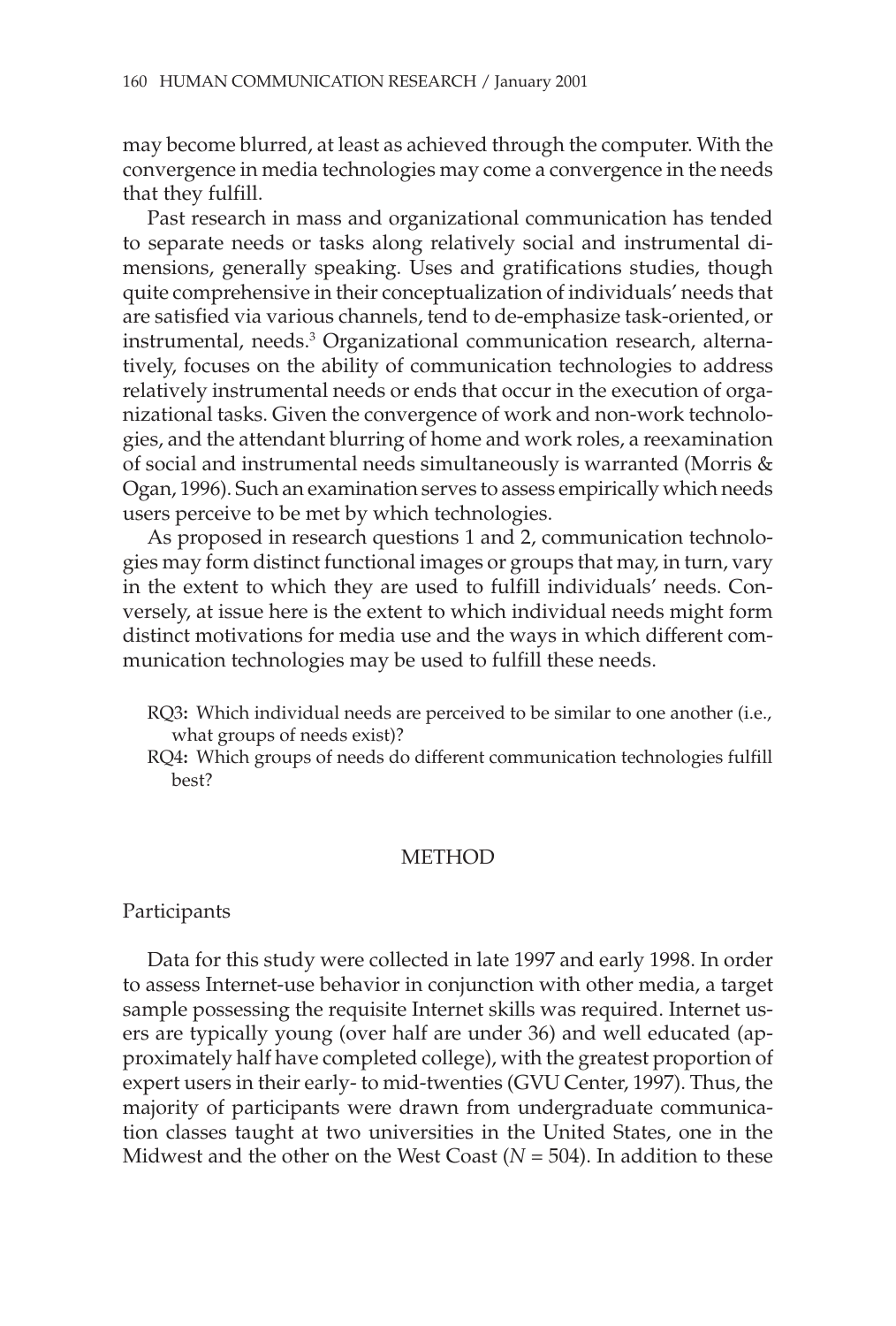respondents, and in order to round out the sample, convenience samples of respondents who were not in college provided additional data for the study ( $N = 180$  or 26% of the sample).

A total of 684 surveys were completed. The range of respondent ages was 15 to 76 years, with a mean age of  $24.40$  years  $(SD = 10.54)$ . Due largely to the oversampling of college-age students, sample members had a mean of 14.66 years of education (*SD* = 1.76 years). There were 276 (40.4%) male respondents and 396 (57.9%) female respondents (12 failed to provide their gender), and home zip codes indicated that they represented a relatively large geographic area: 305 unique zip codes were given, originating from 8 different states. Overall, respondents in the sample were reasonably experienced in Internet use, rating how often they use the Internet-WWW as  $3.88$  (*SD* = 1.75) on a 7-point scale (where  $1 =$  "I never use the Internet/WWW" to  $7 =$  "I constantly use the Internet/WWW"). In addition, respondents indicated that their level of expertise on Internet use as  $4.05$  (*SD* = 1.79) on a 7-point scale (where  $1 =$  "I am not at all expert" and 7 = "I am completely expert") and their level of access to the Internet-WWW as  $5.55$  (*SD* = 1.75) on a 7-point scale (where  $1 =$  "It is extremely difficult for me to access the Internet/WWW" to  $7 =$  "It is extremely easy for me to access the Internet/WWW").

# Procedure

The survey was introduced as a study of how individuals "use different communications media." Respondents were asked to complete a questionnaire designed to assess their usage of 9 different communications technologies for satisfying 21 needs.4 To guard against respondent fatigue in what was a rather lengthy questionnaire, three versions of the survey were created that presented the various communications media in different order. The three forms were administered randomly. In addition, due to the fact that some of the technologies (e.g., Internet "chat" functions) on the survey are still not widely used as compared to others (e.g., the telephone), respondents were given the option to skip sections that dealt with these more advanced technologies, if they "never used" them.

#### Measures

*Communication technologies or media* represent both traditional and contemporary channels. Nine channels were selected for this study: face-toface, telephone, newspapers, television, books and magazines, electronic mail, and three separate functions of the Internet. Due to the versatility of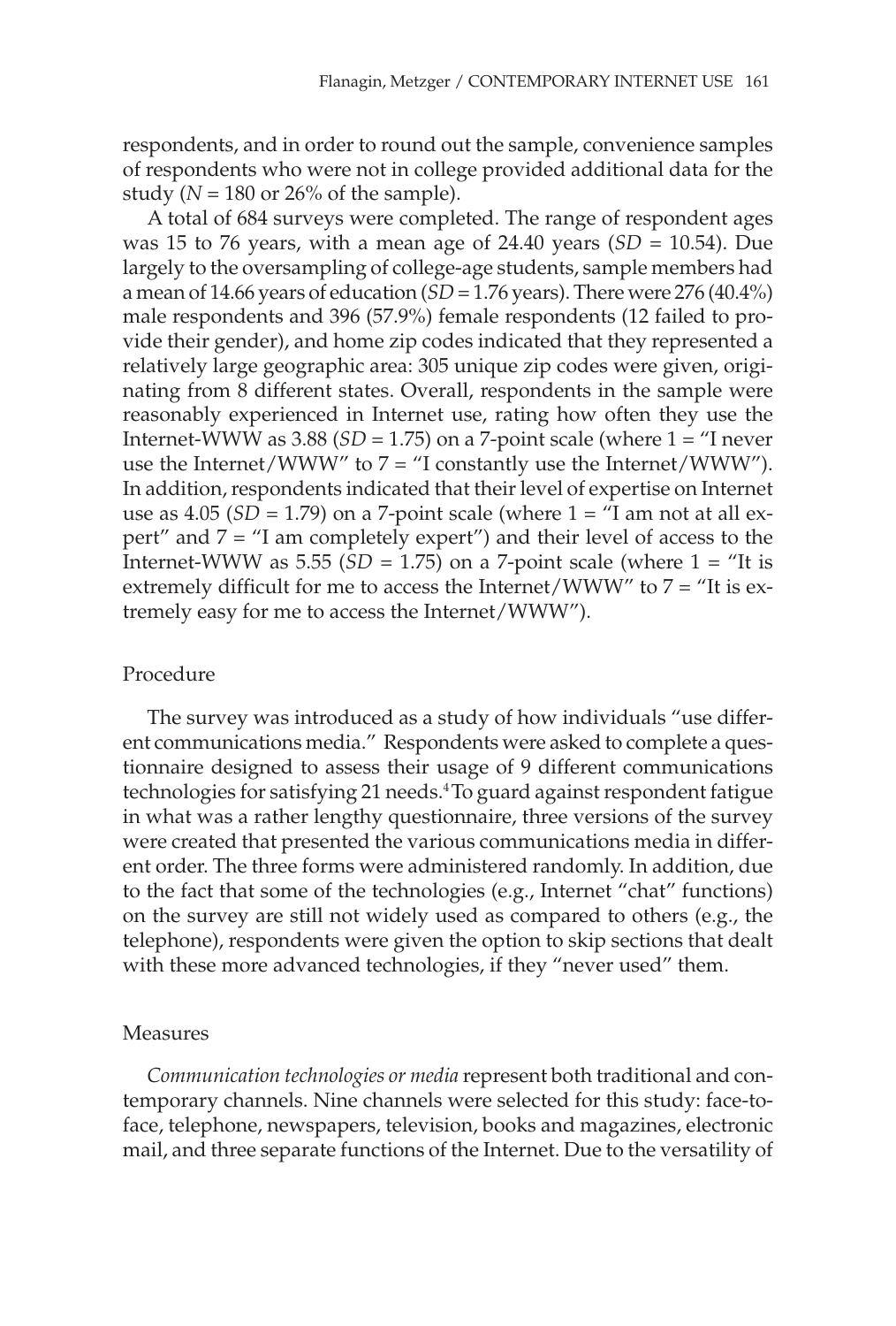the Internet and the many uses to which it is being put by users, the Internet was broken down into various communication and information functions: information retrieval (typically performed via web "search engines," information giving (through such means as personal web sites or by "posting" information to others' sites), and conversation (e.g., "usenet" groups and "chat rooms" that enable users to talk with others on topics of mutual interest, asynchronously or in real time, respectively). These three features of the Internet-WWW are proposed to represent the major functions for which the technology is currently being used and to be sufficiently different from one another to warrant individual consideration.

*Individual needs* were derived from extant research on uses and gratifications of media as well as from studies of technology use in organizations. Doing so addresses the aforementioned blurring of technology use for work and social purposes. In addition, a diverse set of needs is crucial for the reevaluation of needs dimensions in view of the multitude of choices available in the contemporary media environment.

Uses and gratifications research has consistently focused on the social integration, personal identity, entertainment, and information uses of media (Ang, 1995). Social integration needs involve establishing and maintaining contact with others and include such things as *to get to know others*, *to have something to do with others*, *to stay in touch*, and *to feel less lonely*. Personal identity needs involve such self-discovery items as *to learn about myself and others* and *to gain insight into myself*. Entertainment needs typically include items such as *to be entertained*, *to play*, *to relax*, and *to pass the time away when bored*. 5

Several studies have examined information needs fulfilled by technology use. The capabilities of advanced communication and information technologies suggest that both getting and providing information are important needs fulfilled by modern communication media (Fulk, Flanagin, Kalman, Monge, & Ryan, 1996). Consequently, *to get information*, *to learn how to do things*, *to provide others with information*, and *to contribute what I know to a pool of information* were all included in this research.

Finally, instrumental needs are derived from organizational communication technology research and involve persuasion or negotiation in attaining some desired end. Instrumental items from Short et al. (1976) and Rice (1993) that were used in this research included *to generate ideas*, *to negotiate or bargain*, *to get someone to do something for me*, *to solve problems*, and *to make decisions*. Additionally, it has been suggested that beyond any instrumental uses, media can be chosen due to their symbolic value (Sitkin, Sutcliffe, & Barrios-Choplin, 1992; Trevino, Daft, & Lengel, 1990). Accordingly, status enhancement was viewed as a potential motivation for media use and the needs *to feel important* and *to impress people* were included as well. Thus, a total of 21 need statements were used in this research (see Table 1).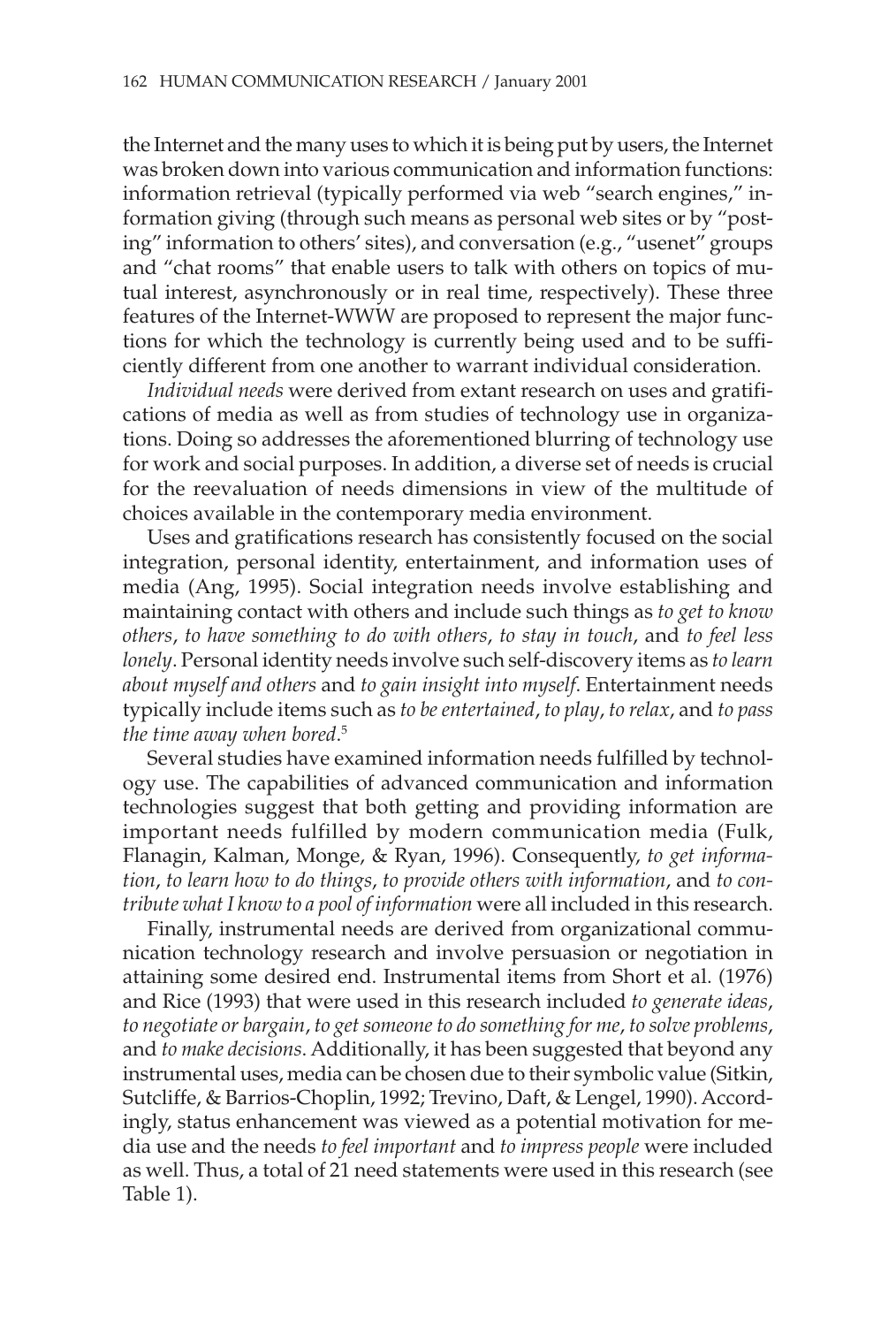|                                                                                                                                                                      |             |           |      | Mean Ratings for Utility of Channels for Satisfying Communication Needs (N = 684) |              |           |                |       |                |
|----------------------------------------------------------------------------------------------------------------------------------------------------------------------|-------------|-----------|------|-----------------------------------------------------------------------------------|--------------|-----------|----------------|-------|----------------|
| Need                                                                                                                                                                 | β<br>Μ<br>B | $E$ -mail | FtF  | $Int-Rtrvl$                                                                       | $Int - Cnv$  | $Int-Gvg$ | $\mathbb{N}^p$ | Phone | $\overline{T}$ |
| to get information                                                                                                                                                   | 4.48        | 4.27      | 4.49 | 4.63                                                                              | 3.77         | 3.81      | 4.49           | 4.25  | 1.10           |
| to generate ideas                                                                                                                                                    | 4.12        | 3.65      | 4.41 | 3.81                                                                              | 3.63         | 3.85      | 3.50           | 3.58  | 3.34           |
|                                                                                                                                                                      | 2.48        | 3.27      | 1.35 | 2.36                                                                              | 2.72         | 2.91      | 2.53           | 3.68  |                |
| to negotiate or bargain<br>to learn about myself and others                                                                                                          | 3.73        | 3.62      | -34  | 3.19                                                                              | 3.63         | 3.27      | 3.44           | 3.71  | 2.21<br>3.32   |
| to be entertained                                                                                                                                                    | 4.36        | 3.92      | 121  | 3.86                                                                              | 4.22         | 3.54      | 3.79           | 3.86  | 4.64           |
| to get to know others<br>to learn how to do things                                                                                                                   | 3.07        | 3.87      | 4.55 | 2.82                                                                              | 3.88         | 3.18      | 2.98           | 4.10  | 2.81           |
|                                                                                                                                                                      | 3.92        | 3.22      | 4.26 | 3.82                                                                              | 3.28         | 3.32      | 3.08           | 3.32  | 3.43           |
| to impress people                                                                                                                                                    | 2.39        | 2.32      | 3.28 |                                                                                   | 2.42         | 2.69      | 2.31           | 2.32  | 1.94           |
| to have something to do with others                                                                                                                                  | 2.53        | 3.70      | 1.24 | 2.21<br>2.52                                                                      | 3.58         | 2.89      | 2.33           | 3.84  | 3.22           |
|                                                                                                                                                                      | 3.23        | 4.19      | 1.34 | 3.12                                                                              | 3.58         | 4.00      | 3.22           | 4.16  | 2.90           |
| something for me<br>to provide others with information<br>to get someone to do something for<br>to solve problems                                                    | 2.11        | 3.55      | 4.15 | 2.22                                                                              | 2.72         | 2.81      | 2.04           | 3.89  | 1.95           |
|                                                                                                                                                                      | 3.40        | 3.49      | 4.28 | 3.67                                                                              | 3.06         | 3.33      | 2.74           | 3.85  | 2.48           |
| to play                                                                                                                                                              | 3.20        | 3.50      | 4.06 | 3.49                                                                              | 3.85         | 3.28      | 2.42           | 3.37  | 3.43           |
|                                                                                                                                                                      | 2.78        | 4.40      | 4.34 | 2.85                                                                              | 3.76         | 3.24      | 3.29           | 4.53  | 2.99           |
| to stay in touch<br>to relax                                                                                                                                         | 4.09        | 3.49      | 3.92 | 3.19                                                                              | 3.62         | 3.20      | 3.46           | 3.66  | 4.43           |
| to make decisions                                                                                                                                                    | 3.23        | 3.31      | 4.19 |                                                                                   |              | 3.13      | 3.05           | 3.73  |                |
| of information<br>to contribute to a pool                                                                                                                            | 2.90        | 3.50      | 4.06 | 3.26<br>2.76                                                                      | 2.92<br>3.21 | 3.74      | 2.94           | 3.34  | 2.54<br>2.54   |
| <i><b>nyself</b></i>                                                                                                                                                 | 3.36        | 2.71      | 3.85 | 2.52                                                                              | 2.93         | 2.77      | 2.63           | 2.88  | 2.55           |
| when bored                                                                                                                                                           | 091         | 3.66      | 3.84 | 3.54                                                                              | 3.99         | 3.11      | 3.48           | 3.70  | 4.35           |
| to gain insight into mys<br>to pass the time away v<br>to feel less lonely                                                                                           | 2.75        | 3.14      | 3.98 | 2.30                                                                              | 3.19         | 2.39      | 2.23           | 3.71  | 3.05           |
| to feel important                                                                                                                                                    | 28          | 2.54      | 3.31 |                                                                                   | 2.53         | ည့        | $\ddot{c}$     | 2.68  | 0.93           |
| NOTE: $B \& M =$ books and magazines; $E$ - <i>mail</i> = electronic mail; $EFE =$ face-to-face; $Int-Rtrv1 =$ information retrieval via the Internet-WWW; Int-Crv = |             |           |      |                                                                                   |              |           |                |       |                |

 $\frac{1}{\epsilon}$ l, l,  $\overline{\mathbf{C}}$ l,  $\begin{tabular}{ll} \bf{TABLE1} \\ \end{tabular}$ **A TABLE 1** j, Č ř ř  $\overline{a}$  conversation via the Internet-WWW; Int-Gog = information giving via the Internet-WWW;  $NP$  = newspapers;  $Phone$  = telephone;  $TV$  = television.<br>1 = low use, 5 = high use. conversation via the Internet-WWW; *Int-Gvg* = information giving via the Internet-WWW; *NP* = newspapers; *Phone* = telephone; *TV* = television.  $1 =$  low use,  $5 =$  high use.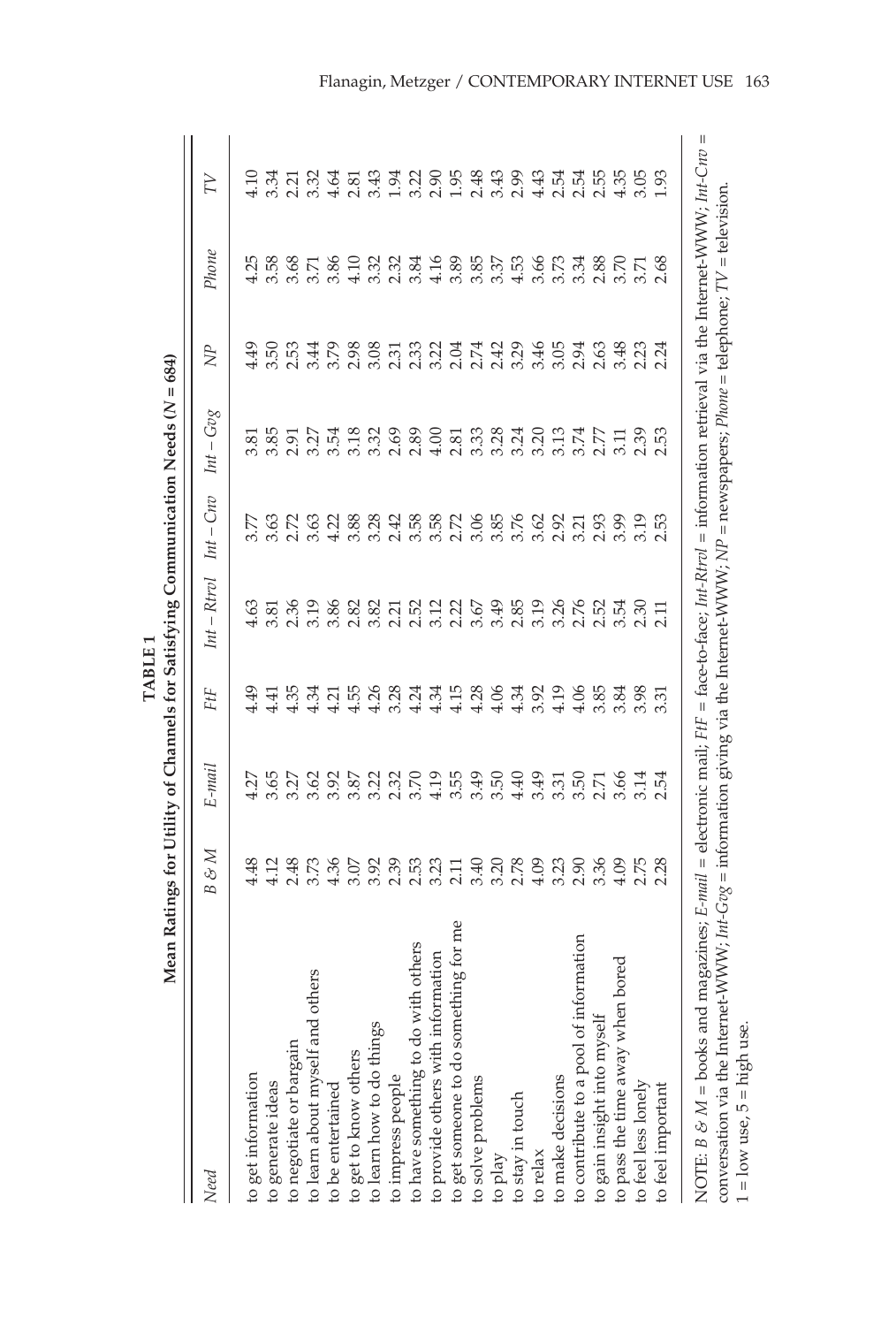| <b>Stage</b>   | # of clusters | Combination | Distance coefficient |
|----------------|---------------|-------------|----------------------|
|                | 8             | $2$ and $8$ | 1.153                |
| $\overline{2}$ | 7             | 1 and $6$   | 3.036                |
| 3              | 6             | 1 and 7     | 3.869                |
| 4              | 5             | $2$ and $4$ | 4.243                |
| 5              | 4             | 1 and 5     | 5.273                |
| 6              | 3             | 1 and 9     | 7.290                |
|                | າ             | 1 and 2     | 10.535               |
| 8              |               | 1 and 3     | 22.346               |

**TABLE 2 Agglomeration Schedule for Cluster Analysis of Technologies**

#### Analysis

Research Questions 1 and 3 were assessed by cluster analysis.<sup>6</sup> The data were analyzed by a hierarchical cluster procedure, which begins with squared Euclidean distances as the similarity measure and uses the average-linkage between-groups method of cluster identification. Three criteria were used to determine the appropriate number of clusters. First, the number of clusters was plotted against the distance coefficients, forming a graph that is analogous to the scree test commonly used in factor analysis to determine the number of factors (see Aldenderfer & Blashfield, 1984). As in factor analysis, the point at which the curve flattens out is an indication of where to stop combining clusters. Second, between-cluster distance coefficients ("dissimilarity") ratios were calculated between the distance coefficients at contiguous stages and compared for their magnitude. Larger ratios indicate greater separation between clusters, suggesting the optimal number of cluster solutions. Finally, after the number of clusters was tentatively determined using these criteria, each of the clusters was examined for its theoretical relevance.

Research Questions 2 and 4 were investigated using repeated-measures MANOVA with the clusters derived from Research Questions 1 and 3, respectively, as the independent variables and mean use ratings as the dependent variables.

#### RESULTS

#### Descriptive Analyses

Almost all respondents indicated that they use the "traditional" media, including telephone (100%), face-to-face (99%), books and magazines (99%), newspapers (99%), and television (98%).7 Ninety percent of the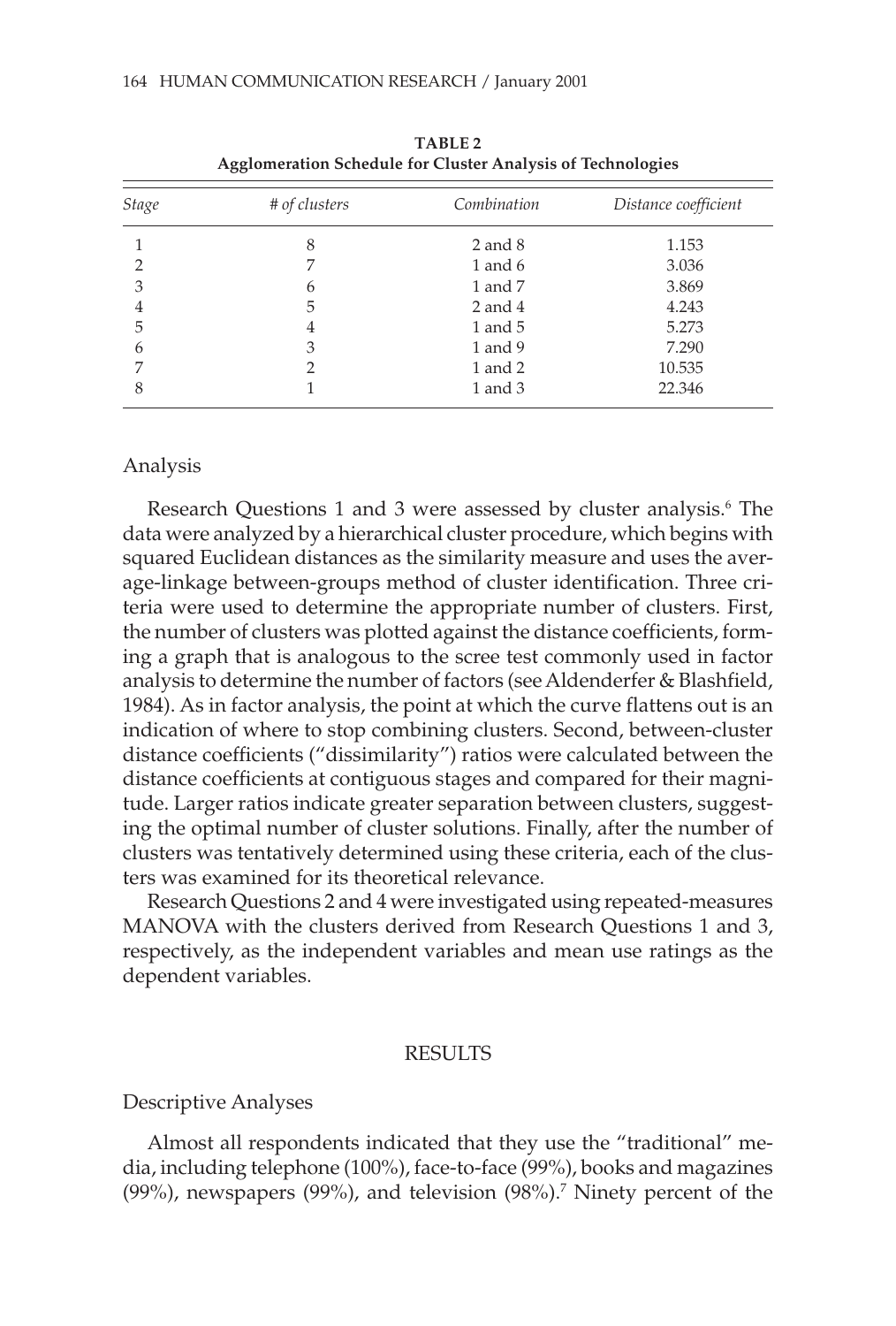

**Figure 1: Scree Plot for Technologies Clusters**

respondents said that they use electronic mail and 82% indicated that they use the Internet for retrieving information. Although smaller percentages indicated that they use the Internet for conversing with others (32%) or for giving information (23%), these are still notable given the fact that widespread use of the Internet is a fairly recent phenomenon. Table 1 shows the mean ratings for how well each of the 9 communication technologies satisfies each of the 21 needs.

#### Functional Images

The first research question concerned similarities in media use. Similarities were assessed by a cluster analysis of the communication technologies according to how useful they were in satisfying the 21 needs. Discounting the extreme 8-cluster solution, the agglomeration schedule (see Table 2) shows that the dissimilarity ratios are greatest between Clusters 2 and 1 (ratio = 2.12), with the second highest dissimilarity ratio occurring between Clusters 3 and 2 (ratio = 1.45). Similarly, Figure 1 shows that the scree plot leveled off after 2 or 3 clusters. Applying the criteria described earlier, a 3-cluster solution best described the data.<sup>8</sup> Cluster 1 was composed of a single medium, face-to-face communication. This cluster was labeled *unmediated interpersonal* communication. Cluster 2 included Internet-conversation, telephone, and electronic mail. This cluster was labeled *mediated interpersonal* communication*.* Cluster 3 contained television, Internet-information retrieval, Internet-information giving, books and magazines, and newspapers. This cluster was labeled *mass* communication.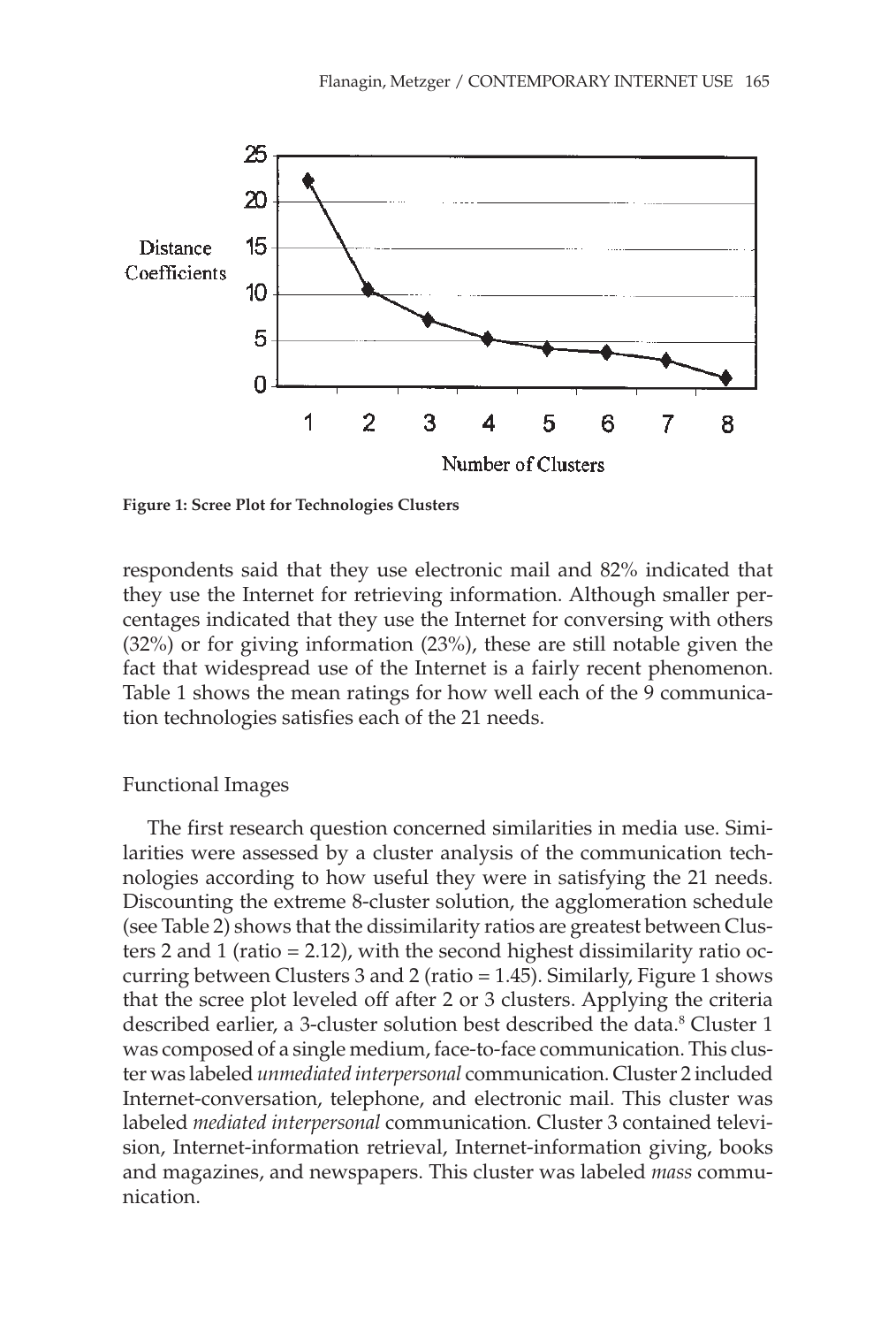#### 166 HUMAN COMMUNICATION RESEARCH / January 2001

| Need                                   | Unmediated<br>interpersonal | Mediated<br>interpersonal | Mass                |  |
|----------------------------------------|-----------------------------|---------------------------|---------------------|--|
| to get information                     | 4.49                        | 4.19                      | 4.38                |  |
| to generate ideas                      | 4.41                        | $3.60_{\text{a}}$         | $3.69_a$            |  |
| to negotiate or bargain                | 4.35                        | 3.39                      | 2.42                |  |
| to learn about myself and others       | 4.34                        | 3.67                      | 3.41                |  |
| to be entertained                      | 4.21                        | 3.89                      | 4.15                |  |
| to get to know others                  | 4.55                        | 3.96                      | 2.93                |  |
| to learn how to do things              | 4.26                        | 3.27                      | 3.53                |  |
| to impress people                      | 3.28                        | 2.31 <sub>a</sub>         | $2.23$ <sub>a</sub> |  |
| to have something to do with others    | 4.24                        | 3.72                      | 2.66                |  |
| to provide others with information     | 4.34                        | 4.10                      | 3.15                |  |
| to get someone to do something for me  | 4.15                        | 3.61                      | 2.10                |  |
| to solve problems                      | 4.28                        | 3.61                      | 3.04                |  |
| to play                                | 4.06                        | 3.44                      | 3.11                |  |
| to stay in touch                       | 4.34 <sub>a</sub>           | $4.37_{\circ}$            | 3.00                |  |
| to relax                               | 3.92                        | 3.55                      | 3.80                |  |
| to make decisions                      | 4.19                        | 3.46                      | 3.01                |  |
| to contribute to a pool of information | 4.06                        | 3.39                      | 2.83                |  |
| to gain insight into myself            | 3.85                        | $2.79_a$                  | 2.78                |  |
| to pass the time away when I'm bored   | $3.84$ <sub>a</sub>         | 3.68                      | 3.85                |  |
| to feel less lonely                    | 3.98                        | 3.40                      | 2.59                |  |
| to feel important                      | 3.31                        | 2.59                      | 2.16                |  |

**TABLE 3 Mean Ratings by Technology Clusters (***N* **= 684)**

NOTE: *Unmediated interpersonal cluster* = face-to-face; *Mediated interpersonal* cluster = conversation via the Internet-WWW, telephone, and electronic mail; *Mass* cluster = books and magazines, information retrieval via the Internet-WWW, information giving via the Internet-WWW, newspapers, and television.

Means with matching subscripts within the same row are *not* significantly different from one another. Significant differences are at *p* < .01.

 $1 =$  low use,  $5 =$  high use.

Research Question 2 (which asked which groups of technologies are most useful for satisfying specific individual needs), was tested by a repeated-measures MANOVA with the technology clusters as the independent variable and the 21 mean need ratings as the dependent measures. The omnibus *F* was significant, *F* (2, 2004) = 131.84,  $p < .0001$ .<sup>9</sup> Table 3 shows the results of the follow-up tests used to determine how the three technology clusters differed in terms of fulfilling each of the 21 needs.

Unmediated interpersonal communication (face-to-face) was significantly better at fulfilling all needs except entertainment (rated same as mass), staying in touch (rated same as mediated interpersonal), and passing time when bored (rated same as mass). Mediated interpersonal communication was significantly better than mass communication for all needs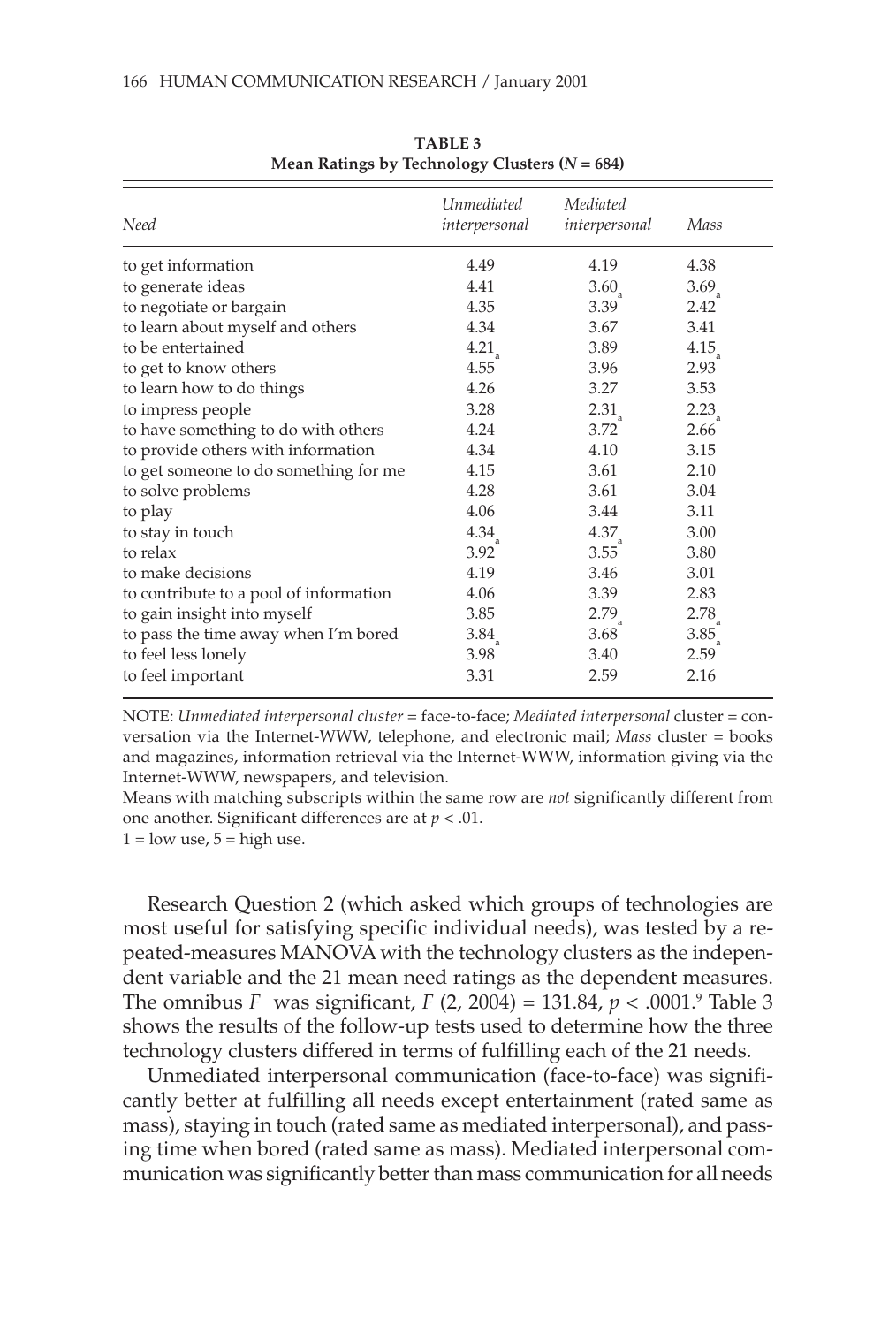

**Figure 2: Scree Plot for Needs Clusters**

except for: get information, generate ideas, entertainment, learn how to do things, impress people, relax, gain insight into self, and pass the time away when bored.

Motivations for Technology Use

Research Question 3 sought to discover which individual needs are perceived to be similar to one another. Using the same criteria as before for selecting the number of clusters, a 10-cluster solution fit the data best. As seen in Figure 2, the curve of the scree plot begins to level off after 10 clusters. Table 4 indicates that the largest dissimilarity ratios (after Stage  $3)$ <sup>10</sup> are found between Clusters 10 and 9 (ratio = 1.48) and between Clusters 4 and 3 (ratio  $= 1.36$ ).

Cluster 1 was labeled *information* and consisted of a single item (to get information). Cluster 2, *learn,* included three items (to generate ideas, to learn about myself and others, to learn how to do things). Cluster 3, *play,* was another single-item cluster (to play). Cluster 4 consisted of three items (to be entertained, to relax, to pass time away when I'm bored) and was labeled *leisure.* Cluster 5 was composed of items that were concerned with *persuasion* (to negotiate or bargain, to get someone to do something for me). Clusters 6 and 7 both had social aspects. Cluster 6 consisted of two items (to have something to do with others, to feel less lonely) and was labeled *social bonding.* Cluster 7 included items that were concerned with *relationship maintenance* (to get to know others, to provide others with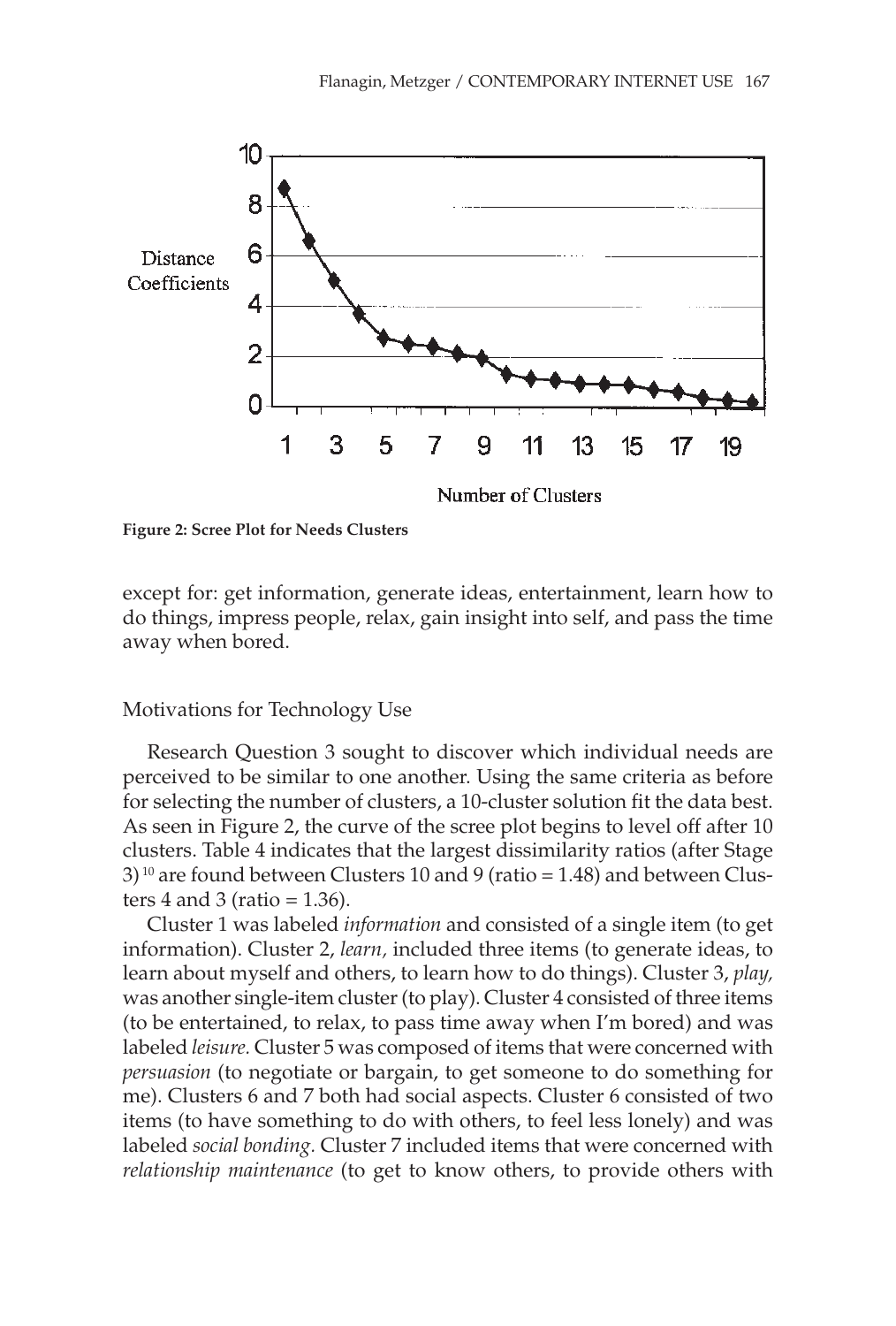|                | $\tilde{}$     |             |                      |
|----------------|----------------|-------------|----------------------|
| Stage          | # of clusters  | Combination | Distance coefficient |
| $\mathbf 1$    | 20             | 8 and 21    | .244                 |
| $\overline{2}$ | 19             | 15 and 19   | .311                 |
| 3              | 18             | 12 and 16   | .411                 |
| $\overline{4}$ | 17             | 3 and 11    | .637                 |
| 5              | 16             | 6 and 14    | .741                 |
| 6              | 15             | $2$ and $4$ | .900                 |
| $\overline{7}$ | 14             | 9 and 20    | .936                 |
| 8              | 13             | 2 and 7     | .961                 |
| 9              | 12             | 6 and 10    | 1.087                |
| 10             | 11             | 5 and 15    | 1.141                |
| 11             | 10             | 12 and 17   | 1.327                |
| 12             | 9              | 2 and 13    | 1.959                |
| 13             | 8              | 3 and 9     | 2.150                |
| 14             | 7              | 6 and 12    | 2.410                |
| 15             | 6              | 8 and 18    | 2.509                |
| 16             | 5              | $2$ and $5$ | 2.754                |
| 17             | $\overline{4}$ | 3 and 6     | 3.698                |
| 18             | 3              | 1 and 2     | 5.026                |
| 19             | $\overline{c}$ | 3 and 8     | 6.606                |
| 20             | $\mathbf{1}$   | 1 and 3     | 8.717                |
|                |                |             |                      |

information, to stay in touch). Cluster 8, *problem solving,* was task-oriented

**TABLE 4 Agglomeration Schedule for Cluster Analysis of Needs**

(to solve problems, to make decisions, to contribute to a pool of information), and Cluster 9 consisted of items concerned with personal *status* (to impress people, to feel important). Finally, Cluster 10 was composed of only one item (to gain insight into myself) and was, therefore, labeled *insight*.

Research Question 4 asked which groups of individual needs are best fulfilled by different communication technologies. In this analysis, the 10 needs clusters served as the independent, grouping variable, and the mean need ratings by technology served as the dependent measures. The omnibus *F* was significant, *F* (9, 907) = 18.39, *p* < .0001. Table 5 reports the results of the follow-up tests.

A number of interesting findings emerge from an inspection of the needs cluster ratings. The vast majority of the technologies were used heavily to fulfill information seeking needs. Six of the 9 technologies were assessed as most useful for getting information: books and magazines, electronic mail, face-to-face, the information-retrieval capabilities of the Internet, the information-giving capabilities of the Internet, and newspapers. Information seeking was the second most highly used function of the telephone and the television, whereas the conversation capacity of the Internet was used slightly more heavily for play and leisure purposes than for information seeking. Together, this indicates that information seeking is a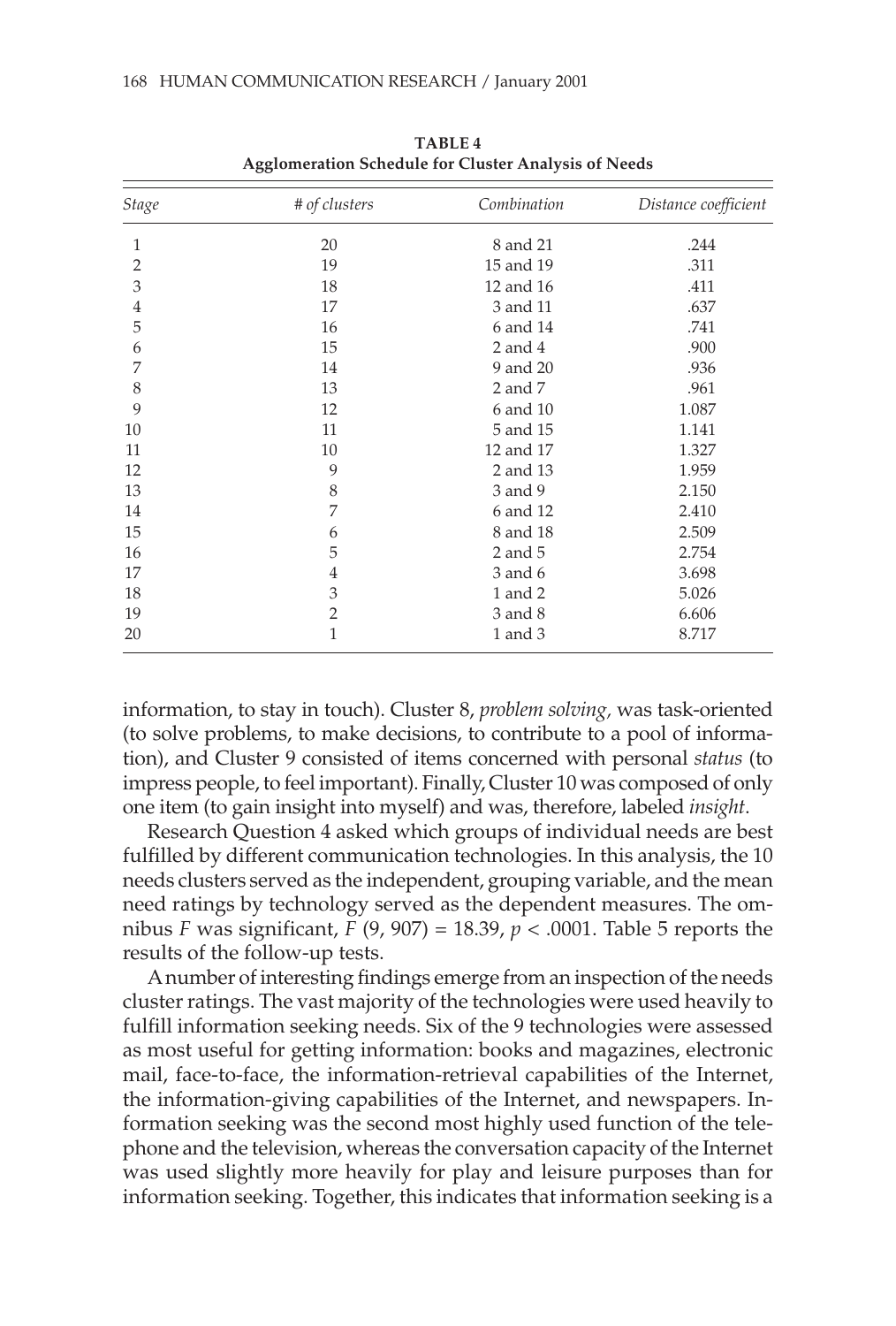|      | į  |
|------|----|
|      |    |
| LO.  |    |
|      |    |
| ABLF | Ď  |
| FA   | Ξ. |
|      |    |
|      | Ţ  |
|      | Ξ  |
|      | ù  |
|      | ٦  |
|      | ═  |
|      |    |

*N* **= 684)**

| Technology                                                                                                                                                                                                                                                                                                                                                                                                                                                                                                                                                                                                                                            | Information Learn    |                            | Play                  | Leisure               | Persuasion bonding               | Social               | Relationship Problem<br>maintenance | $solving$            | <b>Status</b>       | Insight             |
|-------------------------------------------------------------------------------------------------------------------------------------------------------------------------------------------------------------------------------------------------------------------------------------------------------------------------------------------------------------------------------------------------------------------------------------------------------------------------------------------------------------------------------------------------------------------------------------------------------------------------------------------------------|----------------------|----------------------------|-----------------------|-----------------------|----------------------------------|----------------------|-------------------------------------|----------------------|---------------------|---------------------|
| Books and magazines                                                                                                                                                                                                                                                                                                                                                                                                                                                                                                                                                                                                                                   | 4.48                 | 3.92                       | 3.20 <sub>abc</sub>   | 4.18                  | 2.29 <sub>d</sub>                | 2.64                 | $3.03$ <sub>ae</sub>                | $3.18_{\text{bef}}$  | $2.34_{\rm d}$      | 3.36 <sub>et</sub>  |
| Electronic mail                                                                                                                                                                                                                                                                                                                                                                                                                                                                                                                                                                                                                                       | $4.27$ <sup>a</sup>  | $3.50_{\rm{bedef}}$        | $3.50_{\rm ghij}$     | $3.69$ <sub>cg</sub>  | $3.41_{\scriptsize{\text{dhl}}}$ | 3.42 <sub>eikm</sub> | $4.15^{0}$                          | 3.43 <sub>film</sub> | 2.43                | 2.71                |
| Face-to-face                                                                                                                                                                                                                                                                                                                                                                                                                                                                                                                                                                                                                                          | 4.49a                | $4.33_{\mbox{\tiny acde}}$ | $4.06_{\rm fgh}$      | 3.99 <sub>ffii</sub>  | $4.25_{\rm cklm}$                | $4.11_{\rm gilm}$    | $4.41_{\rm bal}$                    | $4.17_{\rm{ehmn}}$   | 3.29                | 3.85                |
| Internet – information retrieval                                                                                                                                                                                                                                                                                                                                                                                                                                                                                                                                                                                                                      | 4.62                 | $3.61_{ab}$                | $3.49$ <sub>ac</sub>  | 3.53 <sub>pc</sub>    | $2.29_{\text{def}}$              | $2.41_{\text{dg}}$   | 2.93                                | 3.23                 | 2.16 <sub>e</sub>   | 2.52 <sub>fg</sub>  |
| Internet – conversation                                                                                                                                                                                                                                                                                                                                                                                                                                                                                                                                                                                                                               | 3.77 <sub>abcd</sub> | $3.51_{\text{aeg}}$        | $3.85_{\text{behi}}$  | 3.95 <sub>chi</sub>   | 2.72 <sub>klm</sub>              | $3.38_{\text{fmo}}$  | $3.73_{\rm{agin}}$                  | $3.06_{\text{kop}}$  | 2.48                | 2.93 <sub>mp</sub>  |
| Internet - information giving                                                                                                                                                                                                                                                                                                                                                                                                                                                                                                                                                                                                                         | $3.82_{abc}$         | $3.48_{\rm adefg}$         | 3.28 <sub>drijk</sub> | 3.28 <sub>ehlmm</sub> | 2.86 <sub>loopq</sub>            | $2.64_{\circ}$       | $3.45_{\text{bifint}}$              | 3.40 <sub>gknt</sub> | $2.61_{\text{pru}}$ | $2.77_{\text{gsu}}$ |
| Newspapers                                                                                                                                                                                                                                                                                                                                                                                                                                                                                                                                                                                                                                            | 4.49                 | $3.38\degree$              | $2.42$ <sub>bcd</sub> | 3.58                  | $2.29_{\text{bef}}$              | $2.28_{\text{ceg}}$  | $3.16_{\circ}$                      | 2.91                 | $2.27_{\rm{dfg}}$   | 2.63                |
| Telephone                                                                                                                                                                                                                                                                                                                                                                                                                                                                                                                                                                                                                                             | $4.25$ <sup>a</sup>  | $3.54_{\text{bed}}$        | 3.37 <sub>b</sub>     | $3.74_{\text{cefg}}$  | 3.79 <sub>ehi</sub>              | 3.77 <sub>thi</sub>  | 4.26                                | $3.64_{\text{qgij}}$ | 2.50                | 2.88                |
| Television                                                                                                                                                                                                                                                                                                                                                                                                                                                                                                                                                                                                                                            | 4.10                 | $3.36\degree$              | 3.43                  | 4.47                  | 2.08 <sub>b</sub>                | 3.14                 | 2.90                                | $2.52_c$             | 1.94 <sub>b</sub>   | 2.55 <sub>c</sub>   |
| cluster = to play; Leisure cluster = to be entertained, to relax, to pass the time away when I'm bored; Persuasion cluster = to negotiate or bargain, to get<br>NOTE: Information cluster = to get information; Learn cluster = to generate ideas, to learn about myself and others, to learn how to do things; Play<br>someone to do something for me; Social Bonding cluster = to have something to do with others, to feel less lonely; Relationship Maintenance cluster = to<br>get to know others, to provide others with information, to stay in touch; <i>Problem solving</i> cluster = to solve problems, to make decisions, to contribute to |                      |                            |                       |                       |                                  |                      |                                     |                      |                     |                     |

a pool of information; *Status* cluster = to impress people, to feel important; *Insight* cluster = to gain insight into myself.

a pool of information; Status cluster = to impress people, to feel important; Insight cluster = to gain insight into myself.

Means with the same letter in the subscript within the same row are *not* significantly different from one another. Significant differences are at *p* < .01.

Means with the same letter in the subscript within the same row are not significantly different from one another. Significant differences are at  $p < 01$ .

 $1 =$  low use,  $5 =$  high use.

 $1 =$ low use,  $5 =$ high use.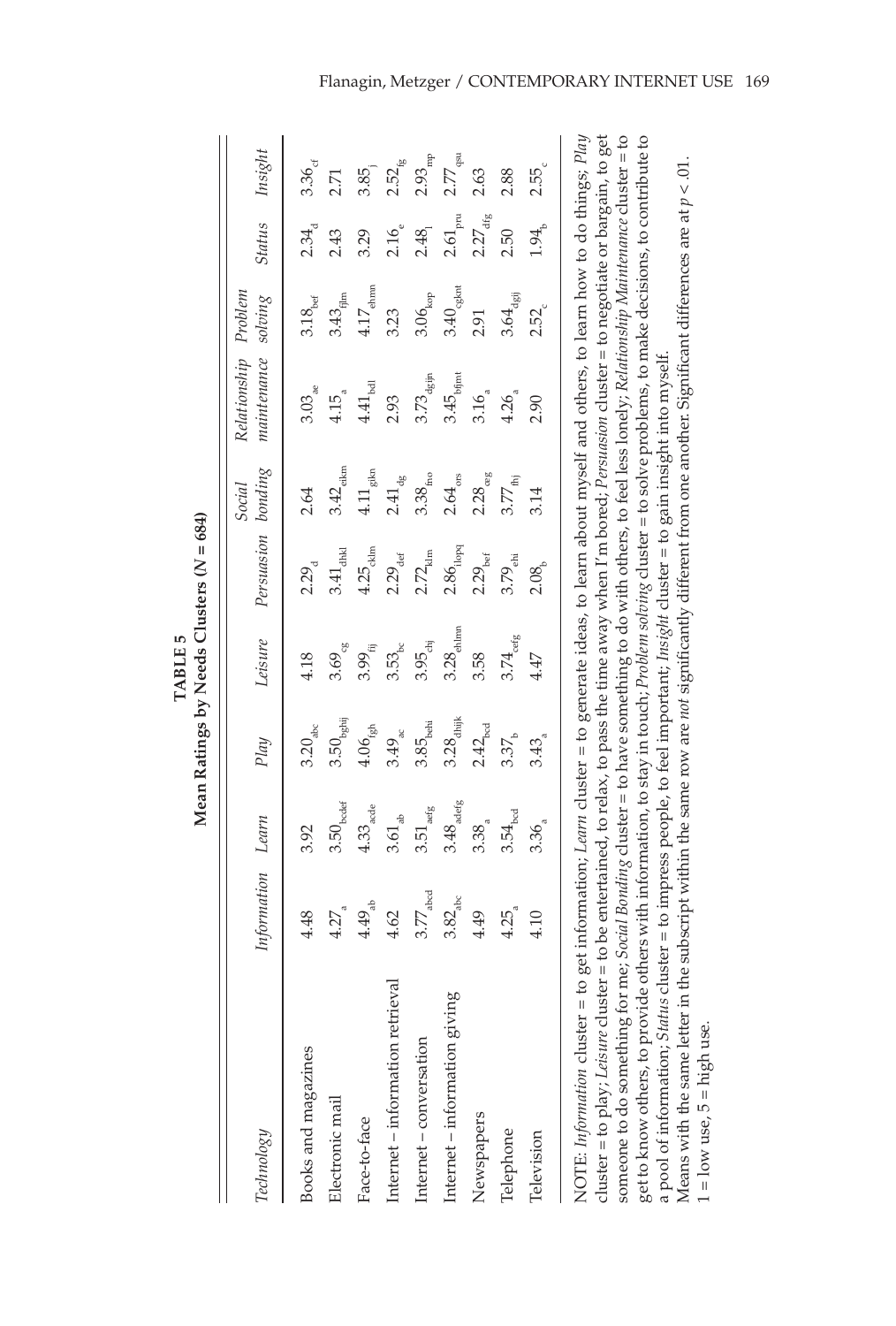common function of nearly all communication technologies, emerging clearly from among all of the needs.

Fulfilling leisure needs was also a common function to which technologies often were put. Books and magazines, the Internet's information retrieval and information giving features, and television were all used heavily to fulfill this need over others. Similarly, relationship maintenance was a need that was commonly fulfilled by multiple technologies: electronic mail, face-to-face, and the telephone were all used heavily in this regard.

Relative to other needs, learning was strongly fulfilled by two of the three Internet technologies (information retrieval via the Internet and information giving through the Internet), indicating that they were used more for this purpose than in the fulfillment of other needs. By contrast, other media were used mostly for other purposes, when compared across the needs met by each technology. Collectively, this indicates that Internet technologies, unlike other media, are used strongly for learning, as opposed to other needs.

Among other findings were that electronic mail, face-to-face, and the telephone tend to be used highly to fulfill a number of needs. Specifically, all three media are used heavily, as compared to other technologies, to fulfill persuasion, social bonding, and relationship maintenance needs. To a slightly lesser extent, these technologies are also used for play and status fulfillment.

Face-to-face communication ranks highly across all needs. Notably, however, it is used less for the fulfillment of leisure needs, as compared to its strong showing across all other needs dimensions. As mentioned earlier, Internet-conversation capabilities are used primarily to fulfill play and leisure needs, distinguishing it from similar technologies of the telephone and electronic mail and suggesting that it is used less to communicate with specific others and more for the entertainment value derived from such features as, for example, chat and usenet functions.

# DISCUSSION

#### Functional Images

Three clusters of technologies, labeled unmediated interpersonal, mediated interpersonal, and mass communication, were identified in this study. Similar to prior studies comparing a variety of media (Elliott  $\&$ Quattlebaum, 1979; Rosenfeld & Lichtenstein, 1983; Perse & Courtright, 1993; Rice, 1993), face-to-face communication was distinct in its usage as illustrated by the fact that it clustered with no other communications channel. In contrast to prior research (Perse & Courtright, 1993), however, com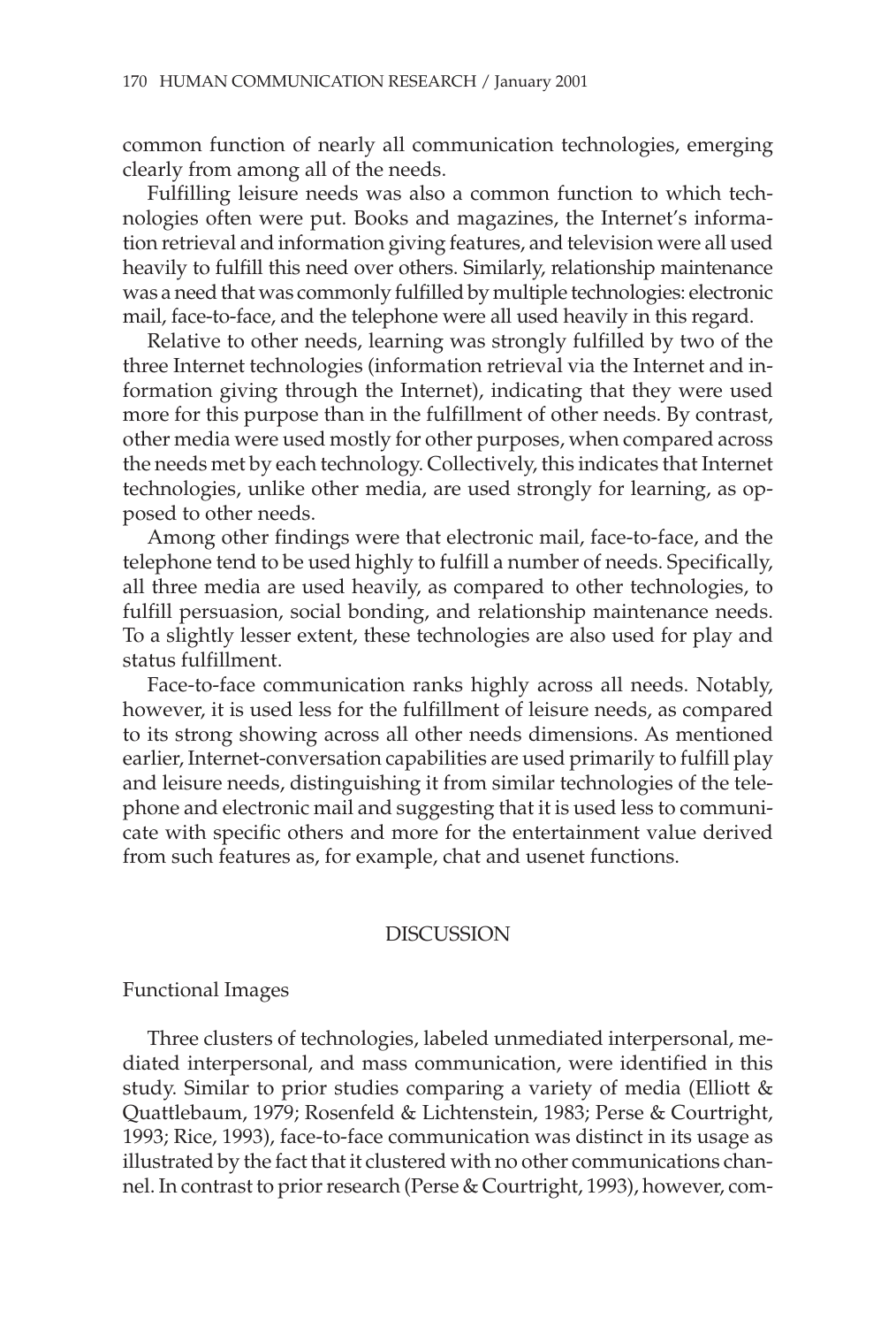puter-based technologies did not cluster alone. Instead, computer communication aligned with either traditional mass or traditional interpersonal channels: Internet information-retrieval and information-giving capabilities clustered with television, newspapers, and books and magazines (mass communication cluster), whereas Internet-conversation capabilities and email clustered with the telephone (mediated interpersonal communication cluster).

Further, unlike recent research (Rice, 1993) where "new" media clustered together with each other (yet largely apart from more traditional ones), new communication technologies were found to be functionally equivalent with more traditional media, pointing to a convergence among media in terms of their functional images. One explanation for this is Rice's (1993; Rice & Associates, 1984) observation that technologies with high "substitutability" (those whose functions can be met by other media) show a tendency to shift over time in terms of users' appropriateness or use ratings of them. This would suggest that newer media are transitioning toward the roles of more traditional ones due to their capacity to improve or augment the capabilities of existing technologies.

For instance, in a relatively short period computer-based technologies have evolved from being viewed as largely unrelated to other media in terms of their need fulfillment (Perse & Courtright, 1993) to fundamentally interwoven with them. People seem to be integrating computer communication into their daily repertoire of communication tools and using computer-based technologies to fulfill a variety of needs just as they use more traditional media. The functional image of email, for example, is now becoming like that of the telephone, a good way keep in contact with friends and family. Similarly, the functional image of surfing the Web has become similar to the newspaper or television, a good place to glean information and to be entertained. This indicates that the uses of new media evolve as users become more familiar with them (Hiltz & Turoff, 1978, 1981) and, as Rice (1993) predicted, more stable or positive assessments of new media "might await greater diffusion and familiarity" (p. 479). This also suggests that a theoretical convergence of diffusion of innovations and uses and gratifications research may be a fruitful avenue for further research. That is, uses of communication technologies may change over the various phases of adoption and should, therefore, be examined at each stage of the diffusion process.

The current level of content convergence among Internet-based and more traditional technologies has important implications for theoretical approaches that explain or describe individuals' media choice and use behavior. For example, traditional print media delivered via an interactive web site can be extremely rich, as assessed by media richness criteria, when combined with hypertext or hypermedia links to additional text,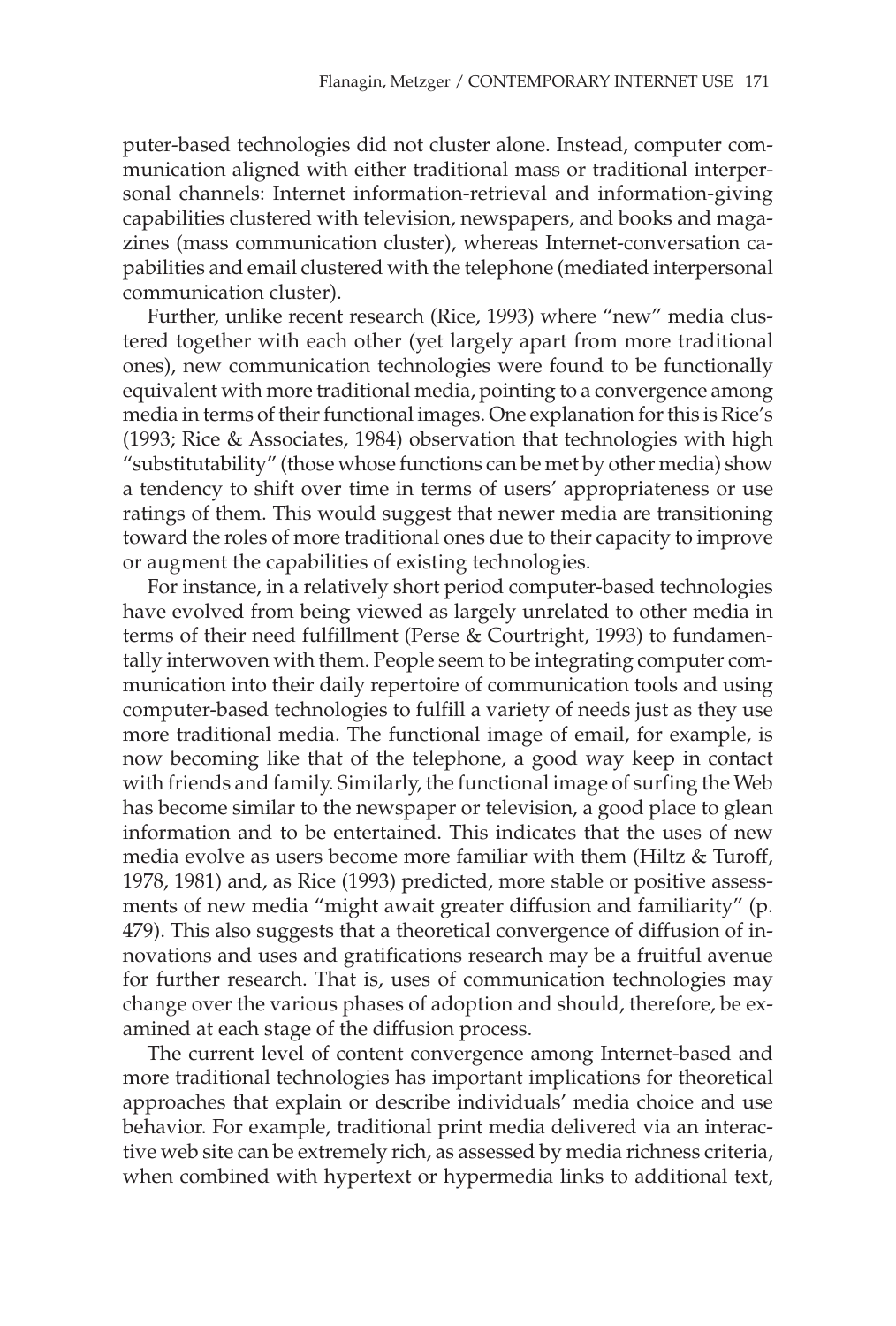photographs, audio, or video. Possibly as a result, we found convergence in the usage of video- and print-based technologies, resulting in a single mass media cluster, whereas Perse and Courtright (1993) found video technologies (cable, movies, television, and VCR) and print media (magazines, books, and newspapers) to constitute separate clusters. This suggests that in the contemporary media environment, it is important to go beyond media attributes, such as print (text) or video, and consider users' conceptions of a medium's functional image in assessing media choice and usage. The implication is that with increasing content convergence across media, theoretical perspectives relying on assessments of media attributes (i.e., social presence and media richness theories) may become increasingly problematic as media become less distinct.

The general issue of content convergence among Internet-based and more traditional technologies also suggests a rival explanation for the finding that old and new media were assessed as similar by our respondents. Because, for example, radio and television stations stream their content across the Internet and newspapers and magazines post their content online, respondents might have confounded the media of this study that were initially assumed to be distinct. An alternative explanation for some of our findings, then, is that people see Internet-based technologies as not distinct from more traditional ones simply because they deliver content in common. However, it is unlikely that either the level of content convergence is sufficiently great at this point in time, or that individuals have sufficiently abandoned their notions of new and traditional media functionality, to have a significant impact in this regard. Nonetheless, this possibility is intriguing and becomes a more plausible explanation for a convergence in individuals' media usage over time as more and more content is migrated across delivery platforms. Consequently, future research should account for this type of convergence.

In terms of the utility of the technology clusters for satisfying communication needs, unmediated interpersonal (face-to-face) communication was by far the most useful and most versatile channel for need satisfaction, rated highest for fulfilling 18 of the 21 needs. Consistent with past research, and despite a growing number of increasingly complex and powerful media choices, nothing quite compares to face-to-face communication in terms of satisfying individuals' needs. Studies of face-to-face communication typically find that it is extremely useful for satisfying a wide variety of needs (Elliott & Quattlebaum, 1979; Perse & Courtright, 1993; Rice, 1993) and no other channel of communication seems to be able to compete with the rich involvement that face-to-face interaction provides. Face-to-face communication was only surpassed by mediated interpersonal communication in fulfilling the need to stay in touch, a finding that attests to the distance-bridging ability that those media afford.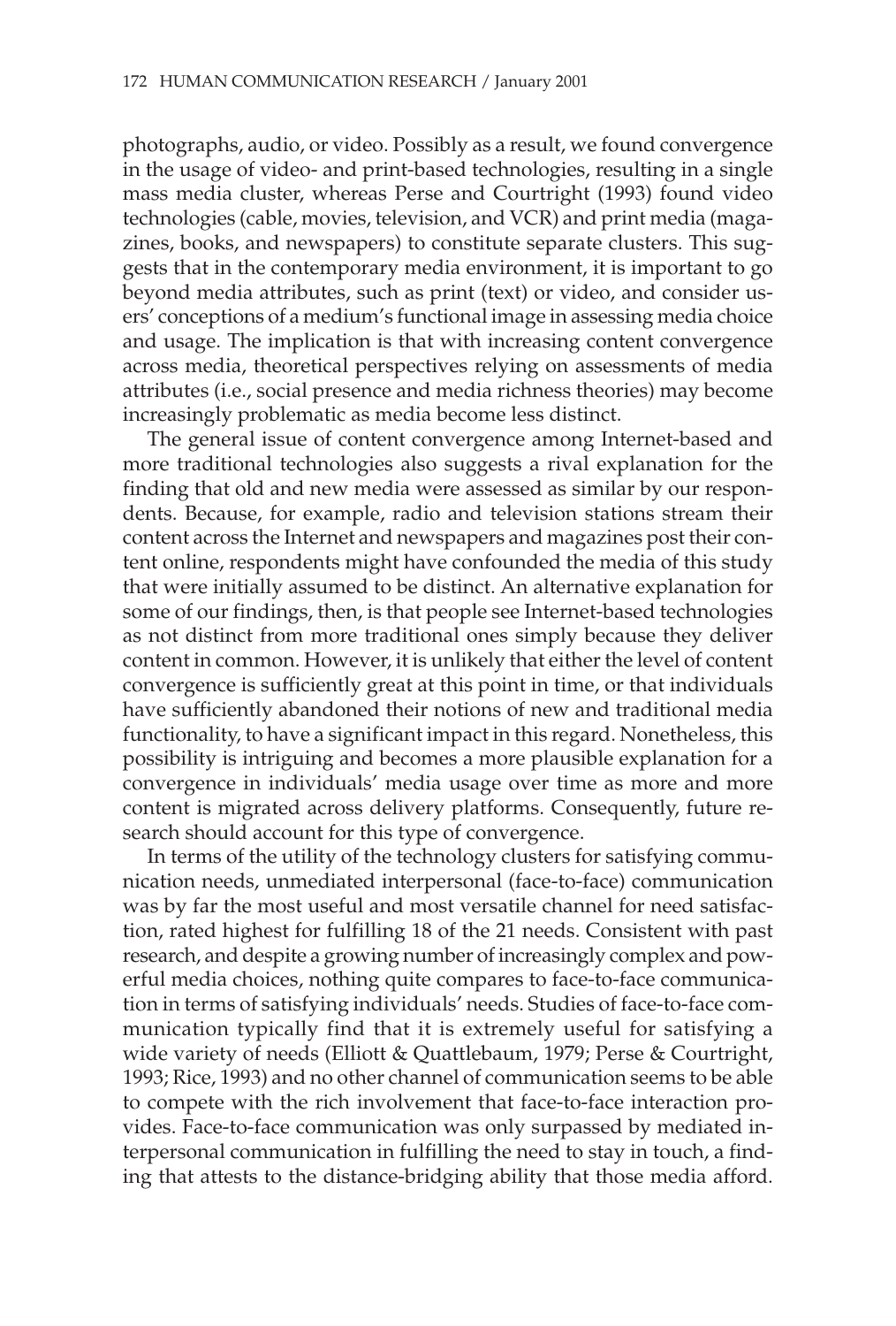Similarly, face-to-face communication was not significantly better than mass communication in satisfying the needs to be entertained and to pass time. This too makes sense considering the minimum effort required and the maximum variety in content offered by mass communication (Cohen & Metzger, 1998).

The results also illustrate that clusters of technologies classified as mediated interpersonal and mass communication are being used to satisfy significantly different needs. Mass media were clearly used for informational (e.g., to get information) and leisure purposes (e.g., to be entertained). Mediated interpersonal technologies were used mainly for social bonding (e.g., to feel less lonely), relationship maintenance (e.g., to stay in touch), problem solving (e.g., to solve problems), and persuasion purposes (e.g., to negotiate or bargain). Whereas Rice (1993) found that new media were rated as more appropriate for fulfilling lean information exchange tasks (as opposed to socioemotional relation tasks), this study found that new media are used for relatively rich tasks as well as lean ones. This finding supports the notion that newer media may transcend strict media richness predictions (Fulk & Boyd, 1991; Markus, 1994) and be used for socioemotional or complex tasks (Danowski, 1988, 1993; Walther, 1994, 1996; Walther, Anderson, & Park, 1994).

# Motivations for Technology Use

According to Williams et al. (1985), "one reason for studying the new technologies is to examine how, or if, gratifications change with media characteristics" (p. 244). Such an examination is particularly timely due to the convergence of media forms and uses, and increased technological connectivity, communality, and interactivity (Fulk & DeSanctis, 1995; Fulk et al., 1996; Rogers, 1986). Thus, we examined whether the gratifications derived from using communications media have been reconfigured as communication technologies have changed.

The results show that communications needs haven't changed significantly, even if the means of communicating have. Ten needs clusters emerged from the analysis: information, learn, play, leisure, persuasion, social bonding, relationship maintenance, problem solving, status, and insight. Consistent with earlier findings (as detailed in the Measures section), but contrary to recent trends in the convergence of technological functions (for work and play uses, for example), these needs clusters roughly parallel general areas of needs found in past research. Therefore, traditional needs clusters endured regardless of the technologies employed to address them. So, although Williams et al.'s (1985) suggestion is theoretically intriguing, our results show that basic gratifications have not changed during the Internet's diffusion to date. This supports studies of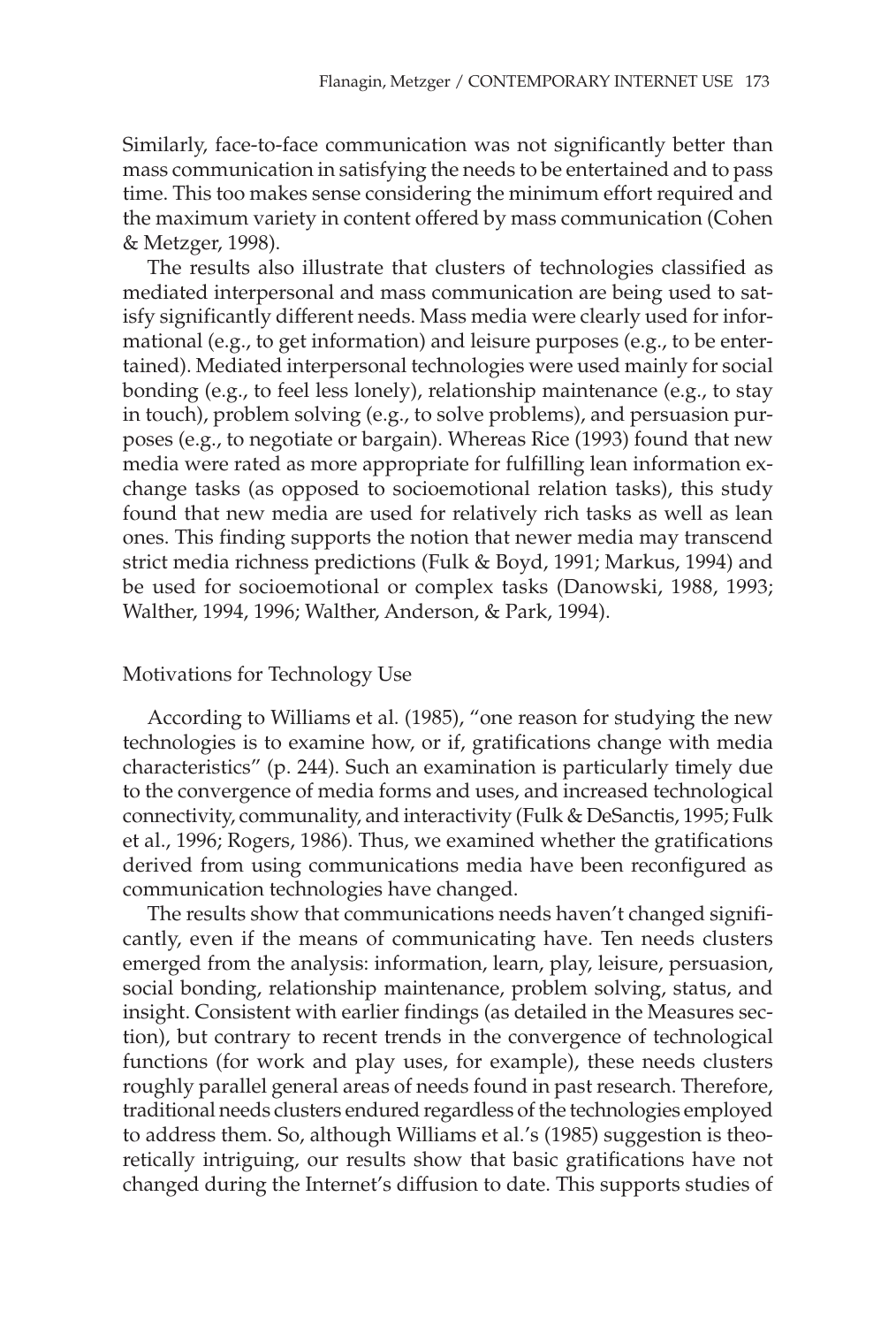new technologies that have found that "communication needs appear to transcend communication channels or contexts" (Rubin & Rubin, 1989, p. 107). Thus, it appears that technologies meet needs and not that needs meet technologies.

The fact that getting information was an important need across channels suggests that a primary goal of communication, regardless of the medium used, is to get information. Somewhat unexpected in this regard is the extent to which the Internet was used to get information, particularly in relation to other technologies. Of all channels, the Internet was the most highly used for getting information, over other technologies such as newspapers, television, books, and magazines. This suggests some potentially problematic issues of information verity and credibility in the new media environment.

Whereas newspapers, books, magazines, and television all undergo certain levels of factual verification, analysis of content, and editorial review, for the most part Internet information is not subject to the same level of scrutiny. Although Internet sites that parallel their print counterparts, such as major newspapers and periodicals, do invoke the same editorial processes as their print forms, they constitute a relatively small portion of the information found on the Internet. More common, at least at this time, is less formal information generated by special interest groups, individuals, and organizations, the level of editorial review for which is not explicit. One consequence is that editorial functions that were formerly the responsibility of the information producer or publisher now fall upon the shoulders of the media consumer (Gilster, 1997; Scheuermann & Langford, 1997). However, existing research on the perceived credibility of traditional versus Internet-based information sources has not produced consistent findings (Johnson & Kaye, 1998; Mashek, 1997; Pew Research Center, 1999). Thus, it is not clear how users interpret the credibility of Internet information, the level of scrutiny they apply to it, or what verification measures they may be invoking.

It should be noted that it is unclear from this study precisely what kinds of information users are retrieving over the Internet or the differences they perceive among various information types. The fact that uses and gratifications studies comparing media do not consider the content of media sources under study is a criticism of the perspective that is true of the current study as well. Thus, future research should explore the types of information retrieved via the Internet, the uses to which such information is put, the distinctions that users make in regard to seemingly conflicting needs that they use the Internet to fulfill, and the skepticism with which users approach information. It would be interesting, for example, to see if people make a distinction between news and entertainment information on the Internet or to locate the various levels of skepticism, scrutiny, or verification applied to Internet information by source or purpose.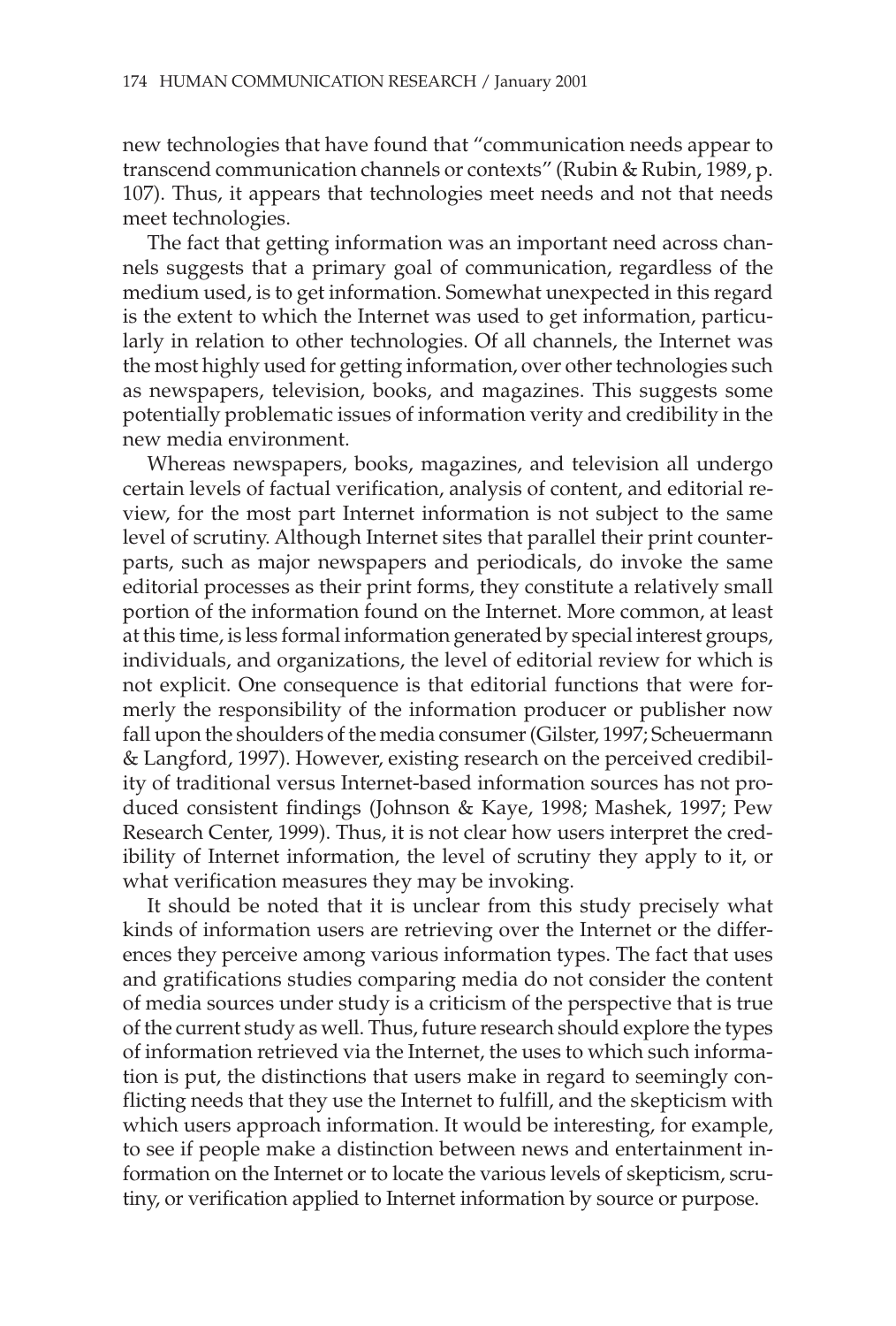There are a number of other limitations of the current research. For example, the U.S.-centric convenience sample used comes at the usual price of generalizability, and the percentages of respondents using the technologies in this study are not indicative of user skills more generally. In addition, the list of technologies and needs was not comprehensive. Although efforts were made to follow past research and remain true to the current media environment, the inclusion of other technologies and needs might have altered the findings.

#### Conclusion

Our data, a decade after Perse and Courtright's, reveal that a number of important changes have occurred in the use of computer-based communication technologies. Media once considered to be low in social presence and need gratification now appear to be considered rich multi-function channels, capable of most tasks once provided only by more traditional media. This study thus provides empirical confirmation that the Internet is a multidimensional communication technology used to fulfill well-understood needs in novel ways.

In addition, the findings of this research suggest that new communication technologies, although extending users' capabilities in important ways, eventually become folded in with more traditional media. Our data show that even fairly new technologies are employed in much the same way as more traditional channels in the fulfillment of a relatively enduring set of needs. Thus, although perspectives that focus on media attributes in order to explain individuals' reasons for media use (e.g., social presence or media richness) remain important, an examination of the functional images of communication technologies adds a great deal to our understanding of the current media environment. By considering both a technology's functional alternatives (which other technologies are used similarly) as well as its normative image (the widely shared perceptions of the technology), such an examination stands to capture the socially derived nature of communications media and to suggest important heuristics for thinking about new technologies as they evolve.

#### NOTES

1. Cross-media studies have also found that different media fulfill similar (or overlapping) needs; that is, several communications media are both distinct and overlapping in need satisfaction.

2. Dobos (1992) also examines "new technologies" but it is not stated in the article which specific technologies she considers.

3. This is not to be confused with the uses and gratifications literature that defines "in-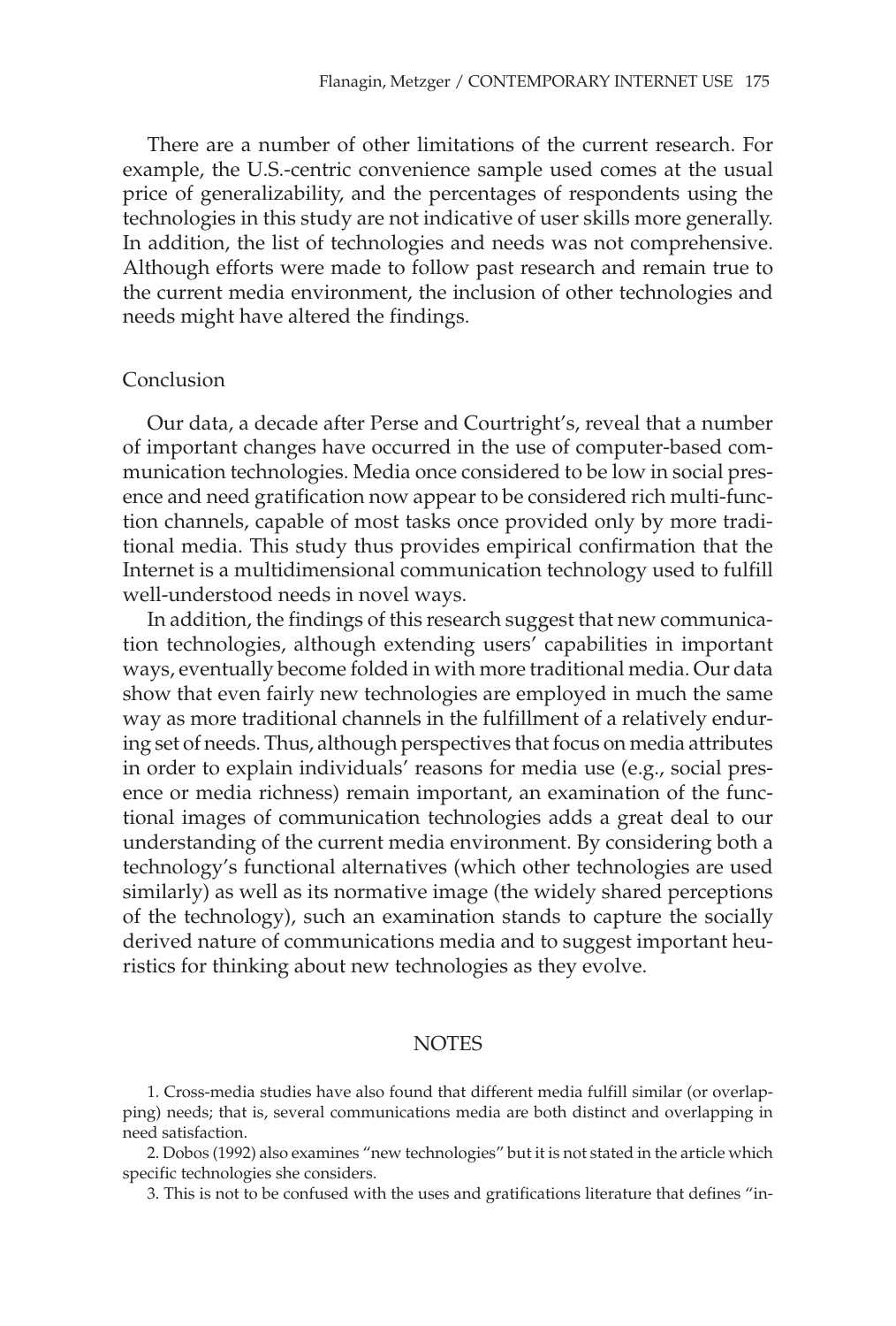strumental" use of the media as using media for information-seeking purposes, rather than for ritualistic or diversionary purposes (see Rubin, 1984). As we use the term here, instrumental needs refer to specific task-related or strategic needs (e.g., decision making or problem solving) rather than general information-seeking needs.

4. Technically speaking, there were only seven different communications technologies, but various uses of the Internet-WWW were separated into three functions: information retrieval, information giving, and conversation, as detailed in the Measures section.

5. A criticism of the U&G approach as applied to new technologies is that it is somewhat tautological because presenting respondents with gratification typologies created from studies of "old" media may not capture new and unforeseen gratifications that may be associated with new communications media (Palmgreen, 1984). Because the purpose of this study is to see how new technologies serve communication needs in comparison to old communication media, gratifications derived from studies of both "old" and "new" media are included here.

6. Because the aim of this study was to identify similarities among communication technologies along functional dimensions, and not to identify a smaller number of underlying dimensions in the data, cluster analysis was the preferred analytic strategy (see Cattell, 1978; Lorr, 1983; Perse & Courtright, 1993; Poole & McPhee, 1995). However, because Barnett and Danowski (1992) have found that the combination of multiple data reduction methods adds to the validity of results, a factor analysis was also performed on the data. Findings from the factor analysis were largely consistent with the results of the cluster analysis, offering further validity to the results. In addition, multidimensional scaling techniques were not used because the focus of the research was to identify, for example, clusters of communication technologies used in similar ways to fulfill needs, not to distinguish how the clusters differed from one another. However, exploring the relations among technology clusters using multidimensional scaling techniques is both an interesting and important avenue for future research.

7. Among these channels, face-to-face and books and magazines use were less than 100% due to missing data whereas some people reported that they "never use" television or the newspaper, resulting in its reported rates of use less than 100%.

8. Although more distinct separation may occur at a greater or lesser number of clusters, cluster solutions can profitably be constrained by an evaluation of interpretability. That is, too many or few clusters defeat the purpose of cluster analysis—to determine, based on the separation among Euclidean distances, the number and nature of groups that are meaningfully distinct from one another. With the current analysis, there are 1 to 8 possible clusters (all 9 variables grouped together or 7 variables grouped independently plus one group of 2 variables). However, such extreme solutions do little to help evaluate the nature of groups formed by variables' values. Thus, a heuristic that constrains the extremes of the possible range of clusters is a reasonable exercise, *when done with caution*. That is, although the extreme numbers of cluster solutions might be disregarded in view of the lack of information they provide, this should only be done where there exist strong, alternative cluster solutions, based on the agglomeration and ratio data. In the absence of such support, the heuristic stands to be too strongly biased by researcher subjectivity rather than based on the empirical evidence.

In this specific analysis, the agglomeration and ratio data reveal that an 8-cluster solution was the strongest, followed by a 2-cluster solution and a 3-cluster solution. The 8-cluster solution was discarded due to the lack of discriminatory information it provides. In examining the 2-cluster solution, it is seen that face-to-face clusters alone with all other technologies clustered together. Given that such a solution fails to discriminate technologies sufficiently, and considering the fact that the 3-cluster solution was empirically strong as well (while providing a more rigorous solution), the 3-cluster solution was selected.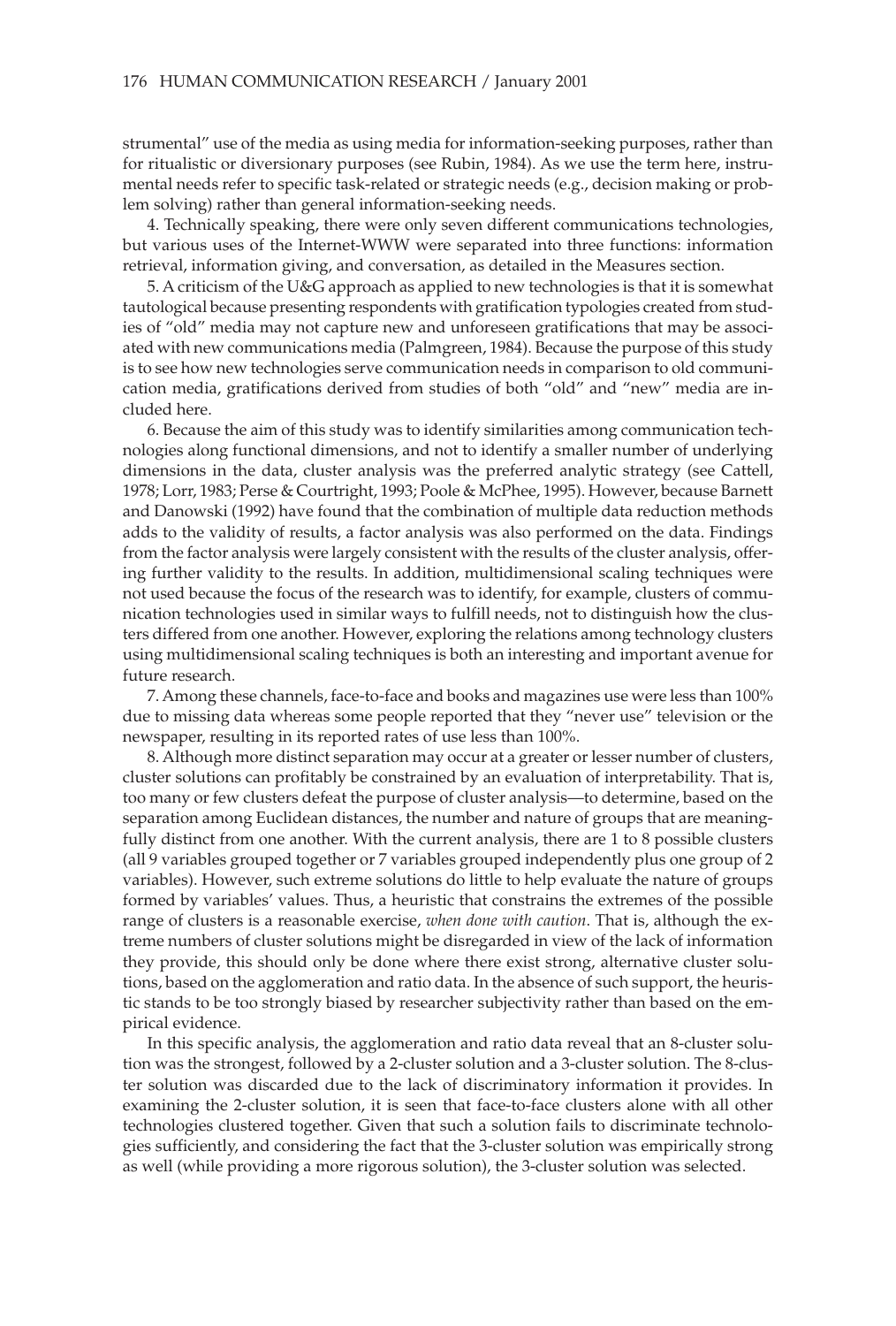9. Levene's test revealed that the population variances differ for the data, violating the assumption of homoscedasticity. However, this violation is not considered to be serious when group sample sizes are about equal, as they were in this study (Glass, Peckham, & Sanders, 1972; Hinkle, Wiersma, & Jurs, 1988).

10. (Please refer to note 8.) Although the single best cluster solution (based on the agglomeration and ratio data) was an 18-cluster solution, the alternative (and second strongest) 10-cluster solution was selected. This 10-cluster solution aids in evaluating the nature of groups formed by the Euclidean distances.

#### REFERENCES

- Adoni, H. (1979). The functions of mass media in the political socialization of adolescents. *Communication Research, 6,* 84–106.
- Aldenderfer, M. S., & Blashfield, R. K. (1984). *Cluster analysis*. Newbury Park, CA: Sage.
- Ang, I. (1995). The nature of the audience. In J. Downing, A. Mohammadi, & A. Sreberny-Mohammadi (Eds.), *Questioning the media: A critical introduction* (2nd ed., pp. 207–220). Thousand Oaks, CA: Sage.
- Barnett, G., & Danowski, J. (1992). The structure of communication: A network analysis of the International Communication Association. *Human Communication Research, 19,* 264–285.
- Baym, N. K. (1995). The emergence of community in computer-mediated communication. In S. G. Jones (Ed.), *Cybersociety: Computer-mediated communication and community* (pp. 138–163). Thousand Oaks, CA: Sage.
- Blumler, J. G., & McQuail, D. (1969). *Television and politics: Its uses and influence*. Chicago: University of Chicago Press.
- Cattell, R. B. (1978). *The scientific use of factor analysis in behavioral and life sciences*. New York: Plenum.
- Cohen, A. A., Levy, M. R., & Golden K. (1988). Children's uses and gratifications of home VCRs—evolution or revolution. *Communication Research, 15,* 772–780.
- Cohen, J., & Metzger, M. (1998). Social affiliation and the achievement of ontological security through interpersonal and mass communication. *Critical Studies in Mass Communication, 15,* 41–60.
- CommerceNet Research Center. (1998). Internet Population [Online]. Available: <http://> www.commerce.net/stats/wwwpop.html [June, 1998].
- Computer Industry Almanac. (1999). [Online]. Available:<http://www.c-i-a.com/199902iu.htm> [March, 1999].
- Cutler, N. E., & Danowski, J. A. (1980). Process gratification of mass communication for aging cohorts. *Journalism Quarterly, 57,* 269–276.
- Daft, R. L., & Lengel, R. H. (1984). Information richness: A new approach to managerial behavior and organization design. In B. M. Staw & L. L. Cummings (Eds.), *Research in organizational behavior* (Vol. 6, pp. 191–233). Greenwich, CT: JAI Press.
- Danowski, J. A. (1988, May). *Media richness: Decontextualizing media and changing semantics of organizational symbols.* Paper presented at the annual meeting of the International Communication Association, New Orleans, LA.
- Danowski, J. A. (1993). An emerging macrolevel theory of organizational communication: Organizations as virtual reality management systems. In L. Thayer & G. Barnett (Eds.), *Emerging perspectives in organizational communication* (pp. 141–174). Norwood, NJ: Ablex.
- Danowski, J. A., & Cutler, N. E. (1978). Political information, mass media use in early adulthood, and political socialization: Seeking clarity through cohort curves. In P.V. Miller, P. M. Hirsch, & F. G. Kline (Eds.), *Strategies for communication research. Sage Annual Reviews of Communication* (Vol. VI, pp. 205–229). Beverly Hills, CA: Sage.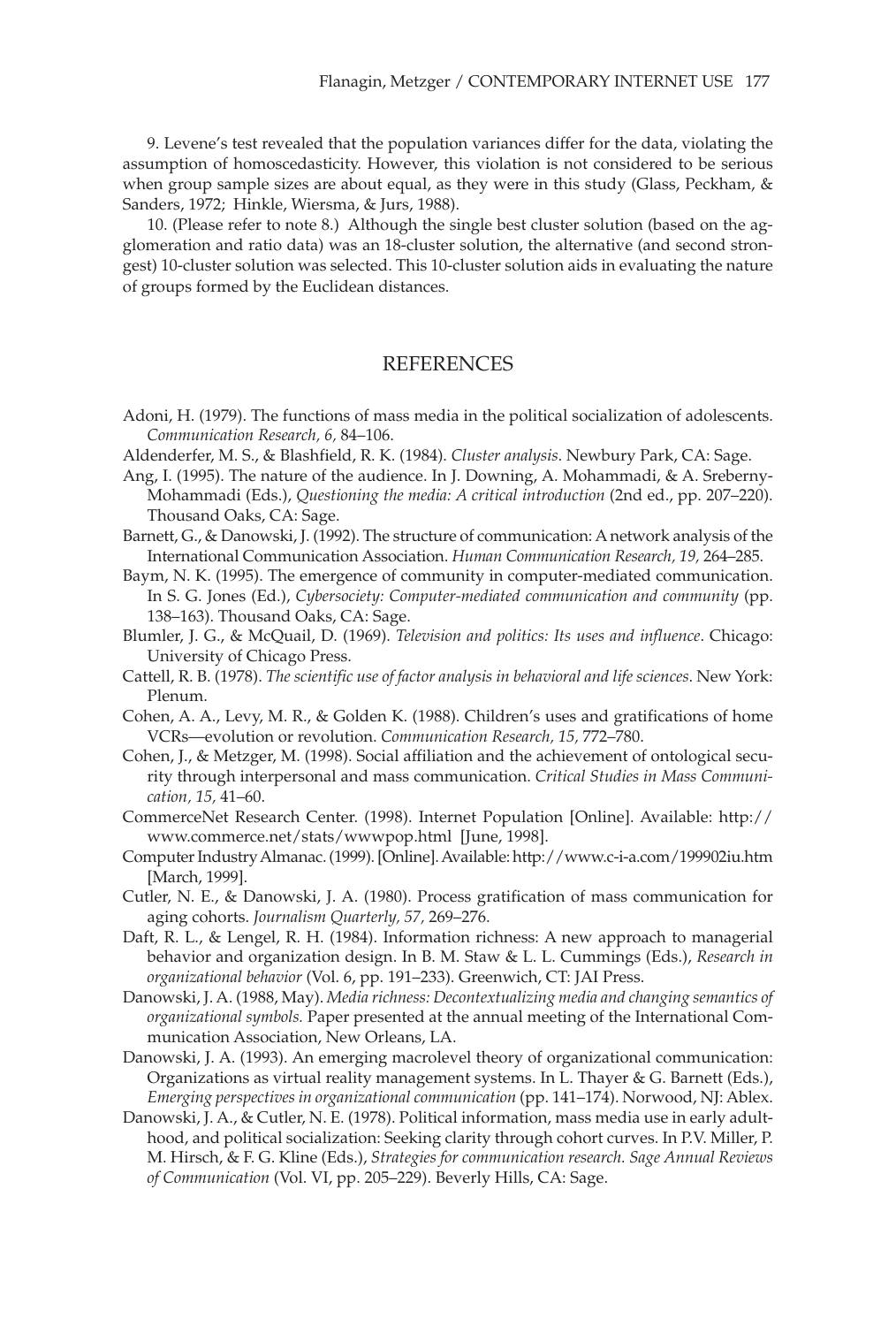- Dobos, J. (1992). Gratification models of satisfaction and choice of communication channels in organizations. *Communication Research, 19,* 29–51.
- Donnelly, D. F. (1996). Selling on, not out, the internet. *Journal of Computer-Mediated Communication* [Online], 2(1). Available:<http://jcmc.huji.ac.il/vol2/issue1/adsnew.html> [June, 1998].
- Elliot, W. R., & Quattlebaum, C. P. (1979). Similarities in patterns of media use: A cluster analysis of media gratifications. *Western Journal of Speech Communication, 43,* 61–72.
- Feenberg, A. (1992). From information to communication: The French experience with videotext. In M. Lea (Ed.), *Contexts of computer-mediated communication* (pp. 168–187). London: Harvester Wheatsheaf.
- Feenberg, A. (1995). Subversive rationalization: Technology, power, and democracy. In A. Feenberg & A. Hannay (Eds.), *Technology and the politics of knowledge* (pp. 3–22). Bloomington: Indiana University Press.
- Fulk, J. (1993). Social construction of communication technology. *Academy of Management Journal, 36,* 921–950.
- Fulk, J., & Boyd, B. (1991). Emerging theories of communication in organizations. *Journal of Management, 17,* 407–466.
- Fulk, J., & DeSanctis, G. (1995). Electronic communication and changing organizational forms. *Organization Science, 6,* 337–349.
- Fulk, J., Flanagin, A. J., Kalman, M., Monge, P. R., & Ryan, T. (1996). Connective and communal public goods in interactive communication systems. *Communication Theory, 6,* 60–87.
- Fulk, J., Schmitz, J., & Steinfield, C. W. (1990). A social influence model of technology use. In J. Fulk & C. W. Steinfield (Eds.), *Organizations and communication technology* (pp. 117– 140). Newbury Park, CA: Sage.
- Garton, L., Haythornthwaite, C., & Wellman, B. (1997). Studying online social networks. *Journal of Computer-Mediated Communication* [Online], 3(1). Available: <http://> jcmc.huji.ac.il/vol3/issue1/garton.html [June, 1998].
- Garton, L., & Wellman, B. (1995). Social impacts of electronic mail in organizations: A review of the research literature. In B. Burleson (Ed.), *Communication Yearbook, 18* (pp. 434– 453). Thousand Oaks, CA: Sage.
- Gilster, P. (1997). *Digital literacy*. New York: Wiley.
- Glass, G.V., Peckham, P. D., & Sanders, J. R. (1972). Consequences of failure to meet the assumptions underlying the use of analysis of variance and covariance. *Review of Educational Research, 42,* 237–288.
- GVU Center. (1997). GVU's www user surveys: Age [Online]. Available:<http://ww.gvu.gatech.edu/> user\_surveys/survey-1997-10/graphs/general/Age.html [June, 1998].
- Hiltz, S. R., & Turoff, M. (1978). *The network nation*. Menlo Park, CA: Addison-Wesley.
- Hiltz, S. R., & Turoff, M. (1981). The evolution of user behavior in a computerized conferencing system. *Communications of the ACM, 24,* 739–751.
- Hinkle, D. E., Wiersma, W., & Jurs, S. G. (1988). *Applied statistics for the behavioral sciences*. Boston: Houghton Mifflin.
- Ho, J. (1997). Evaluating the world wide web: A global study of commercial sites. *Journal of Computer-Mediated Communication* [Online], 3(1). Available:<http://jcmc.huji.ac.il/vol3/> issue1/ho.html [June, 1998].
- Hoffman, D. L., Novak, T. P., & Chatterjee, P. (1995). Commercial scenarios for the Web: Opportunities and challenges. *Journal of Computer-Mediated Communication* [Online], 1(3). Available:<http://www.ascusc.org/jcmc/vol1/issue3/hoffman.html> [June, 1998].
- Jackson, M. (1997). Assessing the structure of communication on the world wide web. *Journal of Computer-Mediated Communication* [Online], 3(1). Available:<http://jcmc.huji.ac.il/> vol3/issue1/jackson.html [June, 1998].
- Johnson, T. J., & Kaye, B. K. (1998). Cruising is believing? Comparing Internet and traditional sources on media credibility measures. *Journalism and Mass Communication Quarterly, 75,* 325–340.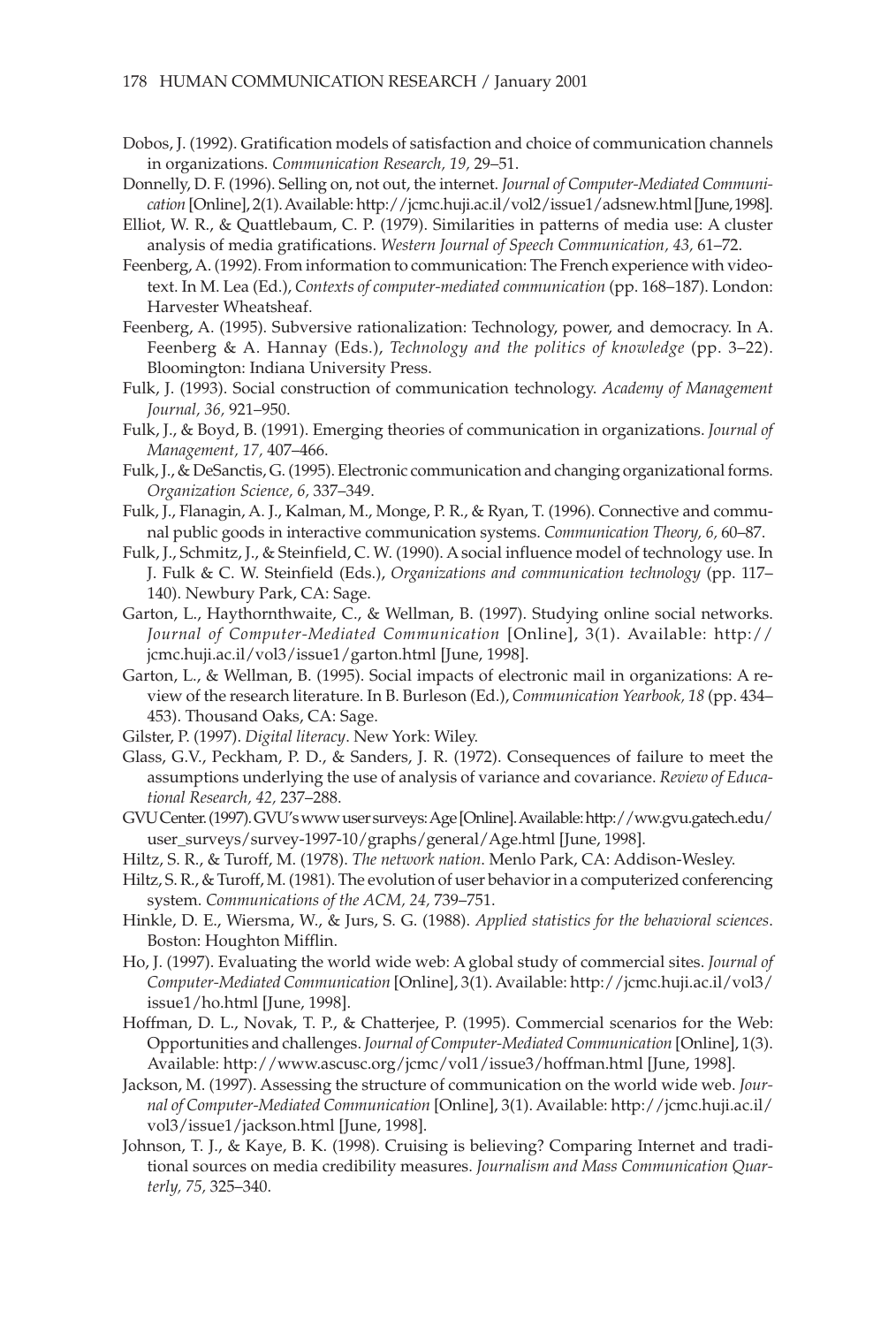- Jones, S. G. (Ed.). (1995). *Cybersociety: Computer-mediated communication and community.* Thousand Oaks, CA: Sage.
- Jones, S. G. (Ed.). (1997). *Virtual culture: Identity and communication in cybersociety.* Thousand Oaks, CA: Sage.
- Kahin, B. (1997). The internet business and policy landscape. In Institute for Information Studies (Ed.), *The internet as paradigm.* Nashville, TN: Institute for Information Studies.
- Katz, E., Blumler, J. G., & Gurevitch, M. (1974). Utilization of mass communication by the individual. In J. G. Blumler & E. Katz (Eds.), *The uses of mass communications: Current perspectives on gratifications research* (pp. 19–32). Beverly Hills, CA: Sage.
- Katz, E., Gurevitch, M., & Haas, H. (1973). On the use of the mass media for important things. *American Sociological Review, 38,* 164–181.
- Kippax, S., & Murray, J. P. (1980). Using the mass media: Need gratification and perceived utility. *Communication Research, 7,* 335–360.
- Levy, M. R. (1980). Home video recorders: A user survey. *Journal of Communication, 30,* 23–27.
- Levy, M. R. (1987). VCR use and the concept of audience activity. *Communication Quarterly, 35*, 267–275.
- Lichtenstein, A., & Rosenfeld, L. B. (1983). Uses and misuses of gratifications research: An explication of media functions. *Communication Research, 10,* 97–109.
- Lichtenstein, A., & Rosenfeld, L. B. (1984). Normative expectations and individual decisions concerning media gratifications choices. *Communication Research, 11,* 393–413.
- Lometti, G. E., Reeves, B., & Bybee, C. R. (1977). Investigating the assumptions of uses and gratifications research. *Communication Research, 4,* 321–338.
- Lorr, M. (1983). *Cluster analysis for social scientists: Techniques for analyzing and simplifying complex blocks of data*. San Francisco: Jossey-Bass.
- Malone, T. W., & Rockart, J. F. (1991, September). Computers, networks, and the corporation. *Scientific American,* 128–136.
- Markus, M. L. (1994). Electronic mail as the medium of managerial choice. *Organization Science, 5,* 502–527.
- Mashek, J. W. (1997). *Lethargy '96: How the media covered a listless campaign.* Arlington, VA: Freedom Forum.
- McChesney, R. W. (1996). The Internet and U.S. communication policy-making in historical and critical perspective. *Journal of Communication, 46,* 98–124.
- McLaughlin, M. L. (1996). The art site on the world wide web. *Journal of Communication, 46,* 51–79.
- McLaughlin, M. L., Osborne, K. K., & Ellison, N. B. (1997). Virtual community in a telepresence environment. In S. G. Jones (Ed.), *Virtual culture: Identity and communication in cybersociety* (pp. 146–168). Thousand Oaks, CA: Sage.
- McLaughlin, M. L., Osborne, K. K., & Smith, C. B. (1995). Standards of conduct on usenet. In S. G. Jones (Ed.), *Cybersociety: Computer-mediated communication and community* (pp. 90– 111). Thousand Oaks, CA: Sage.
- Morgan Stanley. (1996). The internet report [Online]. Available:<http://www.ms.com/misc/> inet/morganx.html [June, 1998].
- Morris, M., & Ogan, C. (1996). The Internet as mass medium. *Journal of Communication, 46,* 39–50.
- Palmgreen, P. (1984). Uses and gratifications: A theoretical perspective. In R. Bostrom (Ed.), *Communication Yearbook, 8* (pp. 20–55). Beverly Hills, CA: Sage.
- Parks, M. R., & Floyd, K. (1996). Making friends in cyberspace. *Journal of Communication, 46,* 80–97.
- Perse, E. M., & Courtright, J. A. (1993). Normative images of communication media: Mass and interpersonal channels in the new media environment. *Human Communication Research, 19,* 485–503.
- Perse, E., & Dunn, D. (1998). The utility of home computers and media use: Implications of multimedia and connectivity. *Journal of Broadcasting and Electronic Media, 42,* 435–456.
- Pew Research Center for the People and the Press. (1999). The Internet news audience goes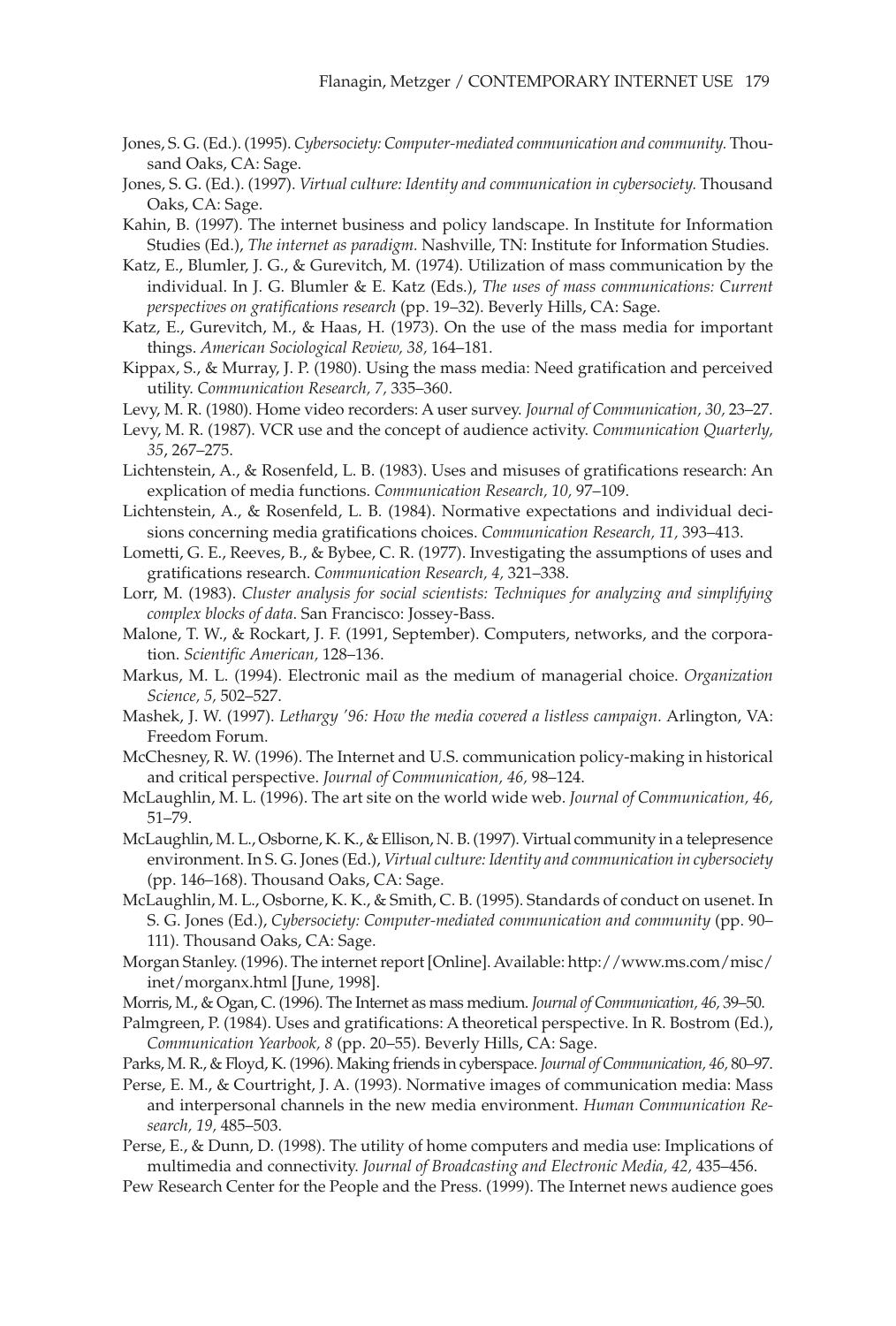ordinary [Online]. URL<http://www.people-press.org/tech98sum.htm>[January, 1999].

- Poole, M. S., & DeSanctis, G. (1990). Understanding the use of group decision support systems: The theory of adaptive structuration. In J. Fulk & C. W. Steinfield (Eds.), *Organizations and communication technology* (pp. 173–193). Newbury Park, CA: Sage.
- Poole, M. S., & McPhee, R. D. (1995). Methodology in interpersonal communication research. In M. L. Knapp & G. R. Miller (Eds.), *Handbook of interpersonal communication* (2nd ed., pp. 42–100). Newbury Park, CA: Sage.
- Postmes, T., Spears, R., & Lea, M. (1998). Breaching or building social boundaries: SIDEeffects of computer-mediated communication. *Communication Research, 25,* 689–715.
- Rafaeli, S. (1986). The electronic bulletin board: A computer-driven mass medium. *Computers and the Social Sciences, 2,* 123–136.
- Rheingold, H. (1993). *The virtual community: Homesteading on the electronic frontier*. New York: Addison Wesley.
- Rice, R. E. (1992). Task analyzability, use of new media, and effectiveness: A multi-site exploration of media richness. *Organization Science, 3,* 475–500.
- Rice, R. E. (1993). Media appropriateness: Using social presence theory to compare traditional and new organizational media. *Human Communication Research, 19,* 451–484.
- Rice, R. E., & Associates. (1984). *The new media: Communication, research and technology*. Beverly Hills, CA: Sage.
- Rice, R. E., & Aydin, C. (1991). Attitudes toward new organizational technology: Network proximity as a mechanism for social information processing. *Administrative Science Quarterly, 36,* 219–244.
- Rice, R. E., & Danowski, J. A. (1993). Is it really like a fancy answering machine? Comparing semantic networks of different types of voice mail users. *Journal of Business Communication, 30,* 369–397.
- Rice, R. E., & Love, G. (1987). Electronic emotion: Socioemotional content in a computermediated network. *Communication Research, 14,* 85–108.
- Rogers, E. M. (1986). *Communication technology: The new media in society*. New York: Free Press.
- Rubin, A. M. (1984). Ritualized and instrumental television viewing. *Journal of Communication, 34*(3) 67–77.
- Rubin, A. M., & Bantz, C. R. (1987). Utility of videocassette recorders. *American Behavioral Scientist, 30,* 471–485.
- Rubin, A. M., & Bantz, C. R. (1988). Uses and gratifications of videocassette recorders. In J. Salvaggio & J. Bryant (Eds.), *Media use in the information age* (pp. 181–195). Hillsdale, NJ: Erlbaum.
- Rubin, A. M., & Rubin, R. C. (1985). Interface of personal and mediated communication: A research agenda. *Critical Studies in Mass Communication, 2,* 36–53.
- Rubin, A. M., & Rubin, R. C. (1989). Social and psychological antecedents of VCR use. In M. R. Levy (Ed.), *The VCR age: Home video and mass communication* (pp. 92–111). Newbury Park, CA: Sage.
- Salvaggio, J., & Bryant, J. (1988). *Media use in the information age*. Hillsdale, NJ: Erlbaum.
- Scheuermann, L. E., & Langford, H. P. (1997). Perceptions of Internet abuse, liability, and fair use. *Perceptual and Motor Skills, 85,* 847–850.
- Schmitz, J., & Fulk, J. (1991). Organizational colleagues, media richness, and electronic mail: A test of the social influence model of technology use. *Communication Research, 18,* 487–523.
- Short, J., Williams, E., & Christie, B. (1976). *The social psychology of telecommunications*. London: Wiley.
- Sitkin, S. B., Sutcliffe, K. M., & Barrios-Choplin, J. R. (1992). A dual-capacity model of communication media choice in organizations. *Human Communication Research, 18,* 563–598.
- Spar, D., & Bussgang, J. (1996). Ruling commerce in the networld. *Journal of Computer-Mediated Communication* [Online], 3(1). Available: <http://www.ascusc.organization/jcmc/> vol2/issue1/commerce.html [June, 1998].